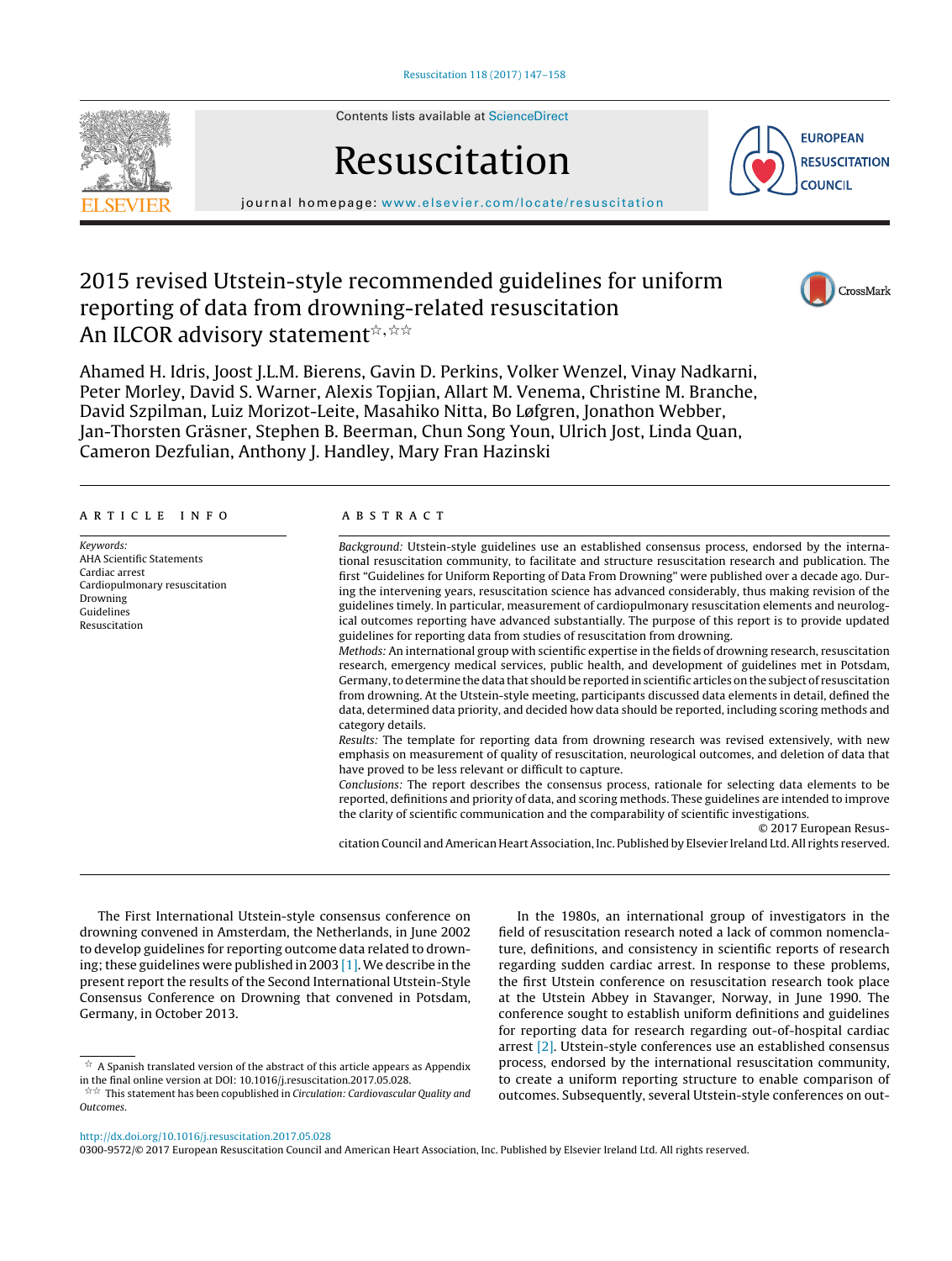of-hospital cardiac arrest research have taken place to update and refine the original recommendations. Since the first Utstein conference, Utstein-style guidelines have been published for in-hospital resuscitation, trauma resuscitation, drowning resuscitation, disaster resuscitation, and laboratory research in resuscitation [\[3–8\].](#page-10-0)

The issues discussed at the first 1990 Utstein consensus conference are common to many specialties involved in resuscitation from causes other than primary cardiac arrest. Drowning is one important cause of death that shares many of the same definition and reporting problems as out-of-hospital cardiac arrest research. For example, a systematic review of drowning reports found 20 different definitions for drowning, 13 different definitions for neardrowning, and 13 related terms in the 43 articles reviewed [\[9\].](#page-10-0) In addition, 20 inconsistent outcome measures were identified.

In 2002, an international group of scientific investigators, including epidemiologists, and others concerned with resuscitation from drowning convened an Utstein-style consensus conference in Amsterdam at the World Congress on Drowning. The consensus conference developed guidelines for definitions and reporting of data related to drowning, published in 2003 [\[1\].](#page-10-0) The report defined drowning as ". . . a process resulting in primary respiratory impairment from submersion/immersion in a liquid medium. Implicit in this definition is that a liquid/air interface is present at the entrance ofthe victim's airway, preventing the victim from breathing air. The victim may live or die after this process, but whatever the outcome, he or she has been involved in a drowning incident." The report also defined other terms including the drowning process.

More than 10 years have passed since the first drowning reporting guidelines were published. During that time, resuscitation science has advanced considerably, which makes revision and refining of the guidelines timely. A review of the drowning literature identified 11 studies that used the reporting template from the 2003 publication [\[10–20\].](#page-10-0) These reports recommended that additional data elements be added to the Utstein drowning reporting template, such as initial cardiac rhythm, duration of cardiopulmonary resuscitation (CPR), serum potassium level, speed of rewarming, and more detailed neurological assessments.

The objective of the Second International Utstein-style consensus conference on drowning was to reassess and update data that should be reported in studies of drowning resuscitation. In addition, the participants reviewed all data elements in detail to determine priority for data reporting and to review and assess scoring methods and categories.

# **Methods**

A group of international scientists and experts in drowning resuscitation, including representatives of international organizations, were invited to participate in the Second International Utstein-style consensus conference on drowning.

The following organizations were represented at the conference:

- Maatschappij tot Redding van Drenkelingen
- American Heart Association
- European Resuscitation Council
- US Centers for Disease Control and Prevention
- Australia and New Zealand Resuscitation Council
- InterAmerican Heart Foundation
- Heart and Stroke Foundation of Canada

Members were selected on the basis of demonstrated interest and expertise in the area of resuscitation research by having participated in the previous drowning consensus conference or in other resuscitation consensus conferences, having authored

Utstein-based reports on drowning, or having served in leadership roles in organizations devoted to the rescue and resuscitation of victims of drowning.

After the consensus group was identified and finalized, data evaluation was performed via a Delphi consensus process [\[21,22\];](#page-10-0) a spreadsheet with data elements taken from the first drowning consensus report was sent to participants. Participants were instructed to indicate whether each data element represented core (definitely necessary) or supplementary data and to give the data element a priority score of its importance for research, which could be impacted by the feasibility of collecting the data element.

For each of the original data elements, participants were asked to suggest descriptions, categories, or tests and to suggest alternatives or additions, as appropriate. They were also asked to select a primary review group in which to participate (Prehospital Data, Quality of Resuscitation, or In-Hospital and Outcome Data) and were provided with a list of the most recent literature on the issue. Finally, we asked participants to suggest a research question and to indicate whether the data in the spreadsheet were sufficient to answer the question or whether other data would be needed.

Results from the first round of review were then collected, tabulated, and sent to participants for a second round of review. The second review included priority scores from the first round and new data elements that had been suggested. Participants were instructed to score the data elements in a fashion similar to the first review.

Results from the second review were collected, tabulated, and sent to participants  $\approx$ 2 weeks before the Second International Utstein-style Consensus Conference on Drowning in Potsdam (Data Supplement Table).

The Potsdam consensus conference participants were organized into the 3 main sections, which met separately. Except for the section chairs and co-chairs, conference participants rotated through each section, spending 1 h in each section. Thus, all participants had an opportunity to engage in discussions in all 3 sections. Section chairs and co-chairs then summarized the results of the consensus and identified items that required further discussion.

All participants, including chairs and co-chairs, met in a plenary session to review the consensus results and to discuss further any remaining items that did not have consensus. Section chairs and co-chairs then summarized the final consensus results after the plenary session.

The results of the Potsdam conference were presented and discussed later that week at the 2013 World Congress on Drowning, Potsdam, Germany, and at the 2013 annual meeting of the European Resuscitation Council in Krakow, Poland. The consensus discussion continued through 2014 and 2015 by e-mail and teleconference. In addition, several members of the writing group of this report (A.H.I.,J.B., G.D.P.,V.W.,V.N., P.M.,A.T.,A.J.H.,M.F.H.,B.L., L.Q.,J.-T.G.) participated in the International Liaison Committee on Resuscitation (ILCOR) 2015 International Consensus on Cardiopulmonary Resuscitation and Emergency Cardiovascular Care Science With Treatment Recommendations (CoSTR) conference, which included sessions on drowning and basic life support, in Dallas, TX, January 31 to February 3, 2015. We have attempted to align recommendations in this report with CoSTR recommendations whenever possible.

#### **Results**

#### Recommended data to report

The Second International Utstein-style Consensus Conference on Drowning developed reporting tables to help investigators report methods and results for drowning research. A summary of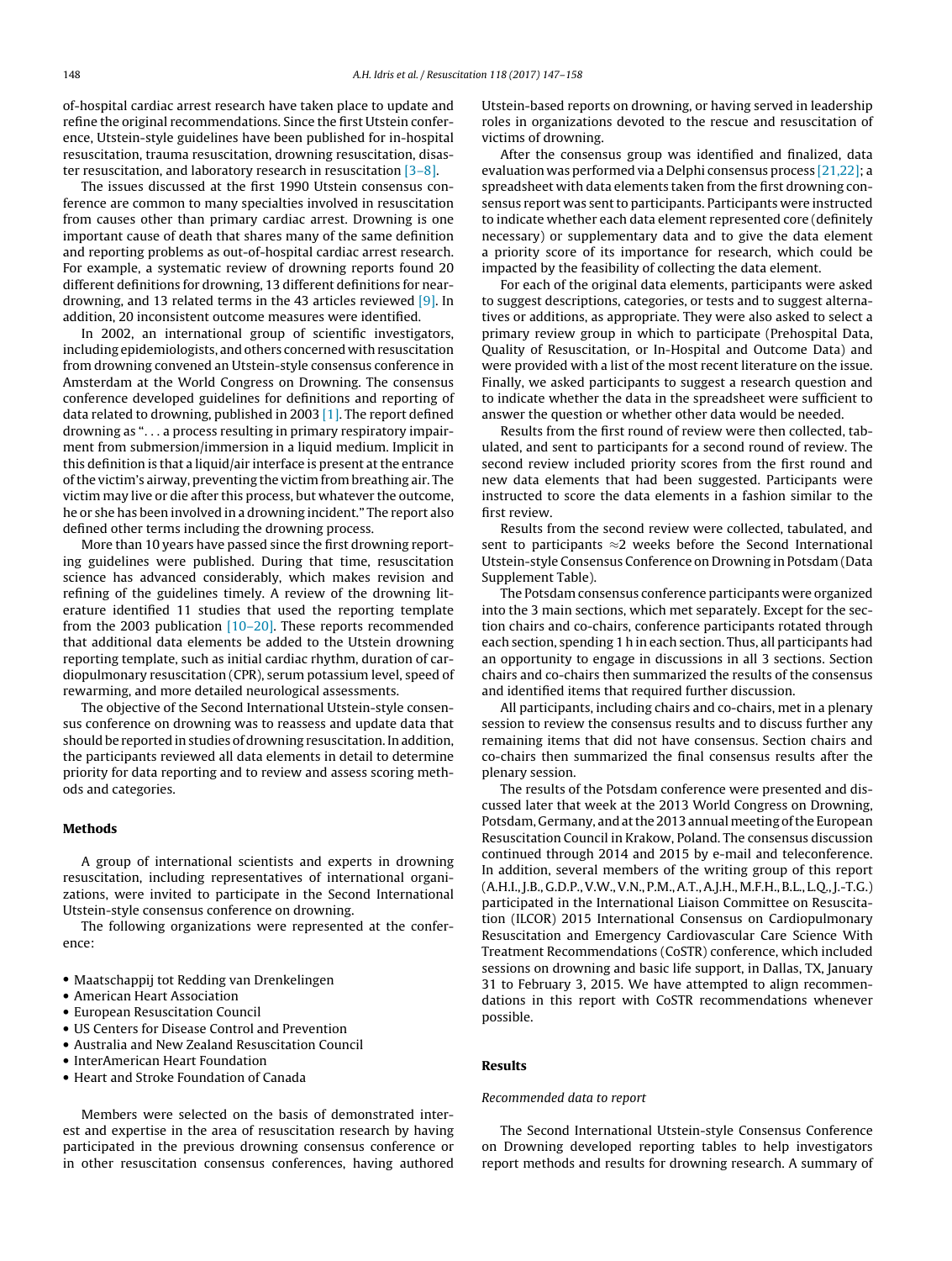<span id="page-2-0"></span>Victim Information.

| Data Element                                                                   | Priority      | Description                                                                                                                 | Categories                                                                                                                                                                                                                                                                                |
|--------------------------------------------------------------------------------|---------------|-----------------------------------------------------------------------------------------------------------------------------|-------------------------------------------------------------------------------------------------------------------------------------------------------------------------------------------------------------------------------------------------------------------------------------------|
| Victim identifier                                                              | Core          | A number, code, or other information for<br>unique identification of each victim                                            | For data collection, not reporting                                                                                                                                                                                                                                                        |
| <b>Sex</b>                                                                     | Core          | Sex                                                                                                                         | Male/female                                                                                                                                                                                                                                                                               |
| Age                                                                            | Core          | Record birthdate if known. If the birthdate<br>is unknown but the age is known or can be<br>estimated, record age in years. | Birthdate; age in years                                                                                                                                                                                                                                                                   |
| Race/ethnicity                                                                 | Supplementary | Race, ethnicity                                                                                                             | Race: White, African, African American, Asian<br>Ethnicity: Hispanic, non-Hispanic                                                                                                                                                                                                        |
| Incident date and time of day                                                  | Core          | Date/time                                                                                                                   | Use 24-h clock time                                                                                                                                                                                                                                                                       |
| <b>Precipitating event</b>                                                     | Core          | Is there evidence to suggest a precipitating<br>event or factor is causally related to the<br>drowning?                     | One or more: Alcohol; drug intoxication; traumatic<br>injury; seizures or syncope; suspected cardiac cause;<br>suicide; drowning related to boating accident,<br>submerged vehicle, or flood; hyperventilation/breath<br>holding; primary circulatory arrest; other (specify);<br>unknown |
|                                                                                |               | Evidence may be obtained at the scene or<br>from hospital or postmortem<br>history/toxicology tests.                        |                                                                                                                                                                                                                                                                                           |
| Was the face submerged<br>(underwater) at any time before or<br>during rescue? | Core          | A drowning occurs when a liquid covered<br>the mouth and nose and prevented air<br>from entering the lungs.                 | Y/N/U                                                                                                                                                                                                                                                                                     |
| <b>Preexisting illness</b>                                                     | Core          | Preexisting illness causing impairment                                                                                      | Seizure disorders, chronic heart disease, chronic lung<br>disease, chronic neurological disease, none, unknown                                                                                                                                                                            |

"Resident of city, county, state, and country" was in the 2003 guidelines and is no longer included even as supplementary data in the present guidelines. Y/N/U indicates yes/no/unknown.

#### **Table 2**

Scene Information.

| Data Element                                                              | Priority      | Description                                                                                                          | Categories                                                                                                                                                                                       |
|---------------------------------------------------------------------------|---------------|----------------------------------------------------------------------------------------------------------------------|--------------------------------------------------------------------------------------------------------------------------------------------------------------------------------------------------|
| <b>Water temperature</b>                                                  | Core          | Was the water icy or non-icy? Report<br>the water temperature if known.                                              | Icy or non-icy                                                                                                                                                                                   |
| Who witnessed the drowning                                                | Core          | Did someone see the person going<br>underwater? If not, the event should<br>be labeled "unwitnessed."                | Unwitnessed Witnessed by a bystander Witnessed<br>by a lifeguard Witnessed by EMS                                                                                                                |
| <b>Bystander CPR</b>                                                      | Core          | Did a bystander (non-EMS person)<br>perform CPR?                                                                     | Y/N/U                                                                                                                                                                                            |
|                                                                           | Supplementary | CPR method                                                                                                           | Chest compressions and ventilation Chest<br>compressions only Ventilation only<br>Number of initial breaths                                                                                      |
| <b>Bystander ventilation</b>                                              | Core          | Was ventilation given?                                                                                               | Y/N/U                                                                                                                                                                                            |
| Did a trained first responder perform<br>CPR or provide ventilation only? | Core          | Did a lifeguard or other trained first<br>responder with a duty to treat perform<br>CPR or provide ventilation only? | CPR: Y/N/U                                                                                                                                                                                       |
|                                                                           |               |                                                                                                                      | Ventilation only: Y/N/U                                                                                                                                                                          |
| <b>Vital status at first trained</b><br>responder/EMS assessment          | Core          | AVPU, ABC, GCS                                                                                                       | Response (AVPU, ABC, or GCS) Normal breathing<br>$(Y/N/U)$ Pulse $(Y/N/U)$                                                                                                                       |
| <b>Initial cardiac rhythm</b>                                             | Core          | Cardiac rhythm from monitor or ECG                                                                                   | Ventricular fibrillation Ventricular tachycardia<br>Pulseless electrical activity Asystole<br>Other                                                                                              |
| Vital signs                                                               | Supplementary | Devices are necessary to measure vital<br>signs                                                                      | Heart rate Blood pressure Temperature Spo <sub>2</sub>                                                                                                                                           |
| Pulmonary status                                                          | Supplementary | Assess severity of lung injury                                                                                       | Normal lung examination; patient is coughing;<br>unilateral rales; bilateral rales                                                                                                               |
| Type of water/liquid (eg.<br>salt/fresh/chemical/other)                   | Supplementary | In what type of liquid did the drowning<br>occur?                                                                    | Fresh water, salt water, water containing chemicals                                                                                                                                              |
| Body of water (eg, river/ocean/swimming<br>pool)                          | Supplementary | Where did the drowning occur?                                                                                        | Bathtub, swimming pool, ocean, lake, river, creek,<br>bayou, pond, bucket, hot tub, or other body or<br>container of liquid? This list should be modified as<br>needed to include local hazards. |

The following data elements that were presentin the 2003 guidelines have been deleted fromthe present guidelines: Loss of consciousness, pre-EMS resuscitation, unconscious when removed from the water, was resuscitation attempted before arrival of EMS? was EMS called? was an EMS vehicle dispatched? was cyanosis present? These elements have either been replaced with updated elements or are considered unreliable (eg, cyanosis could be a result of hypoxia or submersion in cold water). ABC indicates alert, blunted, coma; AVPU, alert, responds to verbal stimuli, responds to painful stimuli, unresponsive; CPR, cardiopulmonary resuscitation; EMS, emergency medical services; GCS, Glasgow Coma Scale; and Y/N/U, yes/no/unknown.

data to be reported is shown in Tables 1–7. **Core** data (shown in **bold** typeface) should be reported in all studies; supplementary data (shown in italic typeface) are recommended but not essential. **Core** data were considered important and feasible to be reported in most systems worldwide. We expect that almost any investigator can reliably gather **core** data so that a minimum universal worldwide data set is feasible. Supplementary data were considered important but typically comprised information that is difficult to capture reliably (eg, time points and time intervals) or may be nonessential.

In this update, we deleted some items that were listed in the prior edition because the items were considered to be unreli-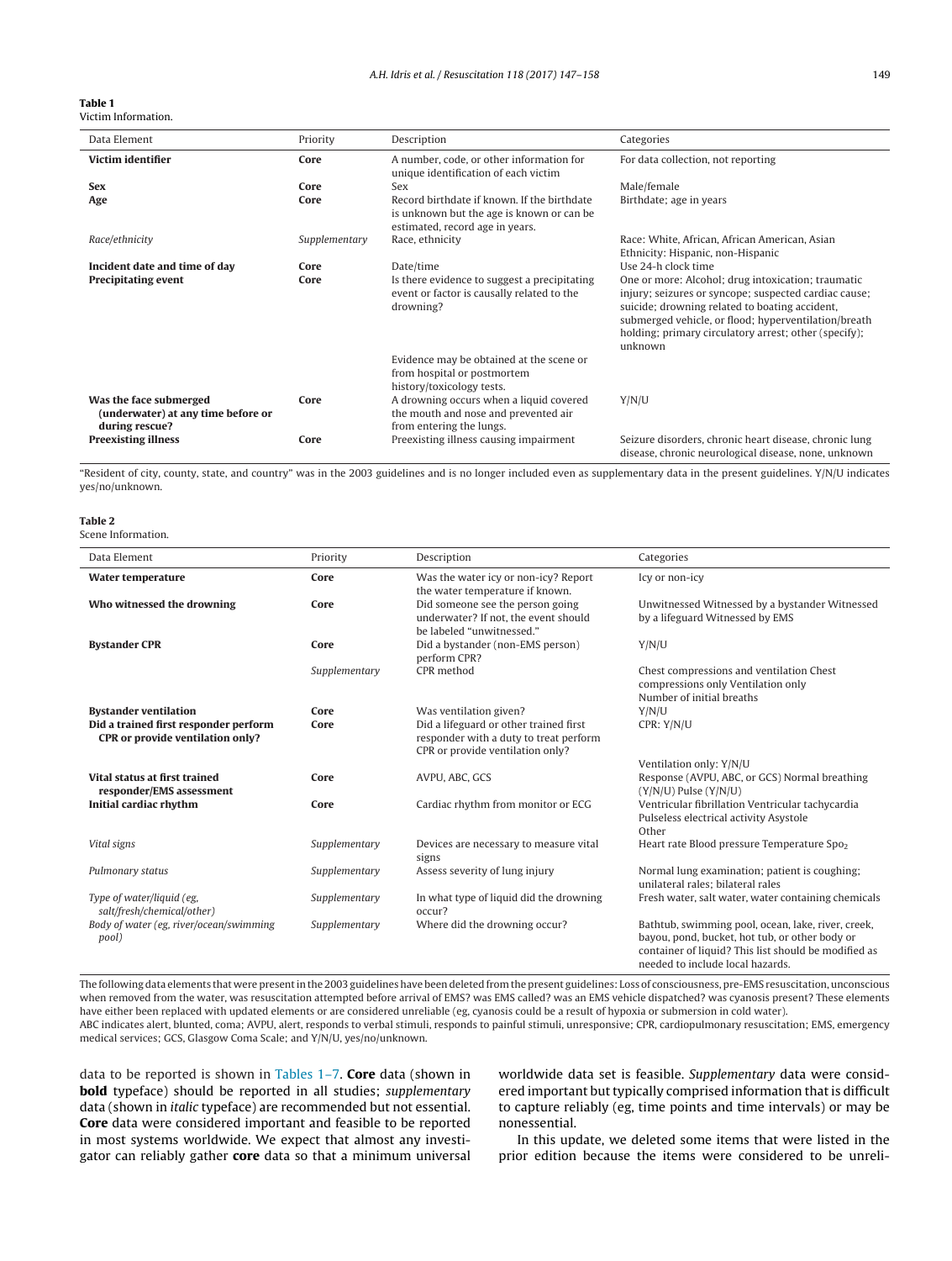<span id="page-3-0"></span>Pre-EMS Scene Information (Lifeguards and First Responders With a Duty to Treat).

| Data Element                                                                                                                         | Priority      | Description                         | Categories                                                                                                                                                                                                  |
|--------------------------------------------------------------------------------------------------------------------------------------|---------------|-------------------------------------|-------------------------------------------------------------------------------------------------------------------------------------------------------------------------------------------------------------|
| Level of medical knowledge of the lifeguard<br>delivering the patient care                                                           | Core          | Level of training and certification | Paramedic                                                                                                                                                                                                   |
|                                                                                                                                      |               |                                     | Emergency Medical Technician First Responder<br>certified<br>Other (specify)                                                                                                                                |
| Interventions used by lifeguard or first<br>responder during resuscitation                                                           | Core          | Type of equipment used              | Bag-mask device Supraglottic airway device<br>Endotracheal intubation Other (specify)                                                                                                                       |
| Was the lifeguard or first responder performing<br>CPR/patient care the same person who<br>performed the water extrication (rescue)? | Supplementary | Describe rescuer(s)                 | Y/N/U                                                                                                                                                                                                       |
| Number of lifeguards or first responders<br>attending the patient                                                                    | Supplementary | Number                              | Number of lifeguards/first responders attending the<br>patient                                                                                                                                              |
| If drowning was in the ocean or river, what were<br>the water conditions?                                                            | Supplementary | Water conditions                    | Waves and currents vs flat water                                                                                                                                                                            |
|                                                                                                                                      |               |                                     | Moving water on a river with strong currents vs<br>nonmoving water                                                                                                                                          |
| How was the person removed from the water (if<br>known)?                                                                             | Supplementary | Specify method of removal           | Who removed the victim? Lifeguard, first responder,<br>citizen responder (bystander)<br>How was the victim removed? Swimming, boat,<br>personal watercraft, jet ski, rescue board,<br>helicopter/air rescue |

CPR indicates cardiopulmonary resuscitation; EMS, emergency medical services; and Y/N/U, yes/no/unknown.

#### **Table 4**

Time Points and Time Intervals From First Responder or EMS Data.

| Data Element                                  | Priority | Description                                                              | Categories            |
|-----------------------------------------------|----------|--------------------------------------------------------------------------|-----------------------|
| Time face/airway seen underwater              | Core     | hh:mm:ss or unknown                                                      | Hours:minutes:seconds |
| Time victim was removed from water            | Core     | hh:mm:ss or unknown                                                      | Hours:minutes:seconds |
| Time of fi trained responder/EMS treatment    | Core     | hh:mm:ss or unknown                                                      | Hours:minutes:seconds |
| Time CPR first begun                          | Core     | hh:mm:ss or unknown                                                      | Hours:minutes:seconds |
| <b>Time ROSC was achieved</b>                 | Core     | hh:mm:ss or unknown                                                      | Hours:minutes:seconds |
| Time first conscious/awake                    | Core     | hh:mm:ss or unknown                                                      | Hours:minutes:seconds |
| Time intervals derived from time points       |          |                                                                          |                       |
| Submersion duration (face underwater)         | Core     | Derived from time underwater to time of removal/commencing resuscitation | Minutes               |
| Underwater to first treatment or CPR interval | Core     | Derived from time underwater to time of first EMS treatment or CPR       | Minutes               |

Times should be calculated by reference to fixed/measured time points (eg, EMS call time, EMS arrival time, EMS departure time). Duration underwater, time taken for removal from water, and time to CPR or first treatment is the interval: [←−Duration Underwater→][←−Removal→][←−Initial EMS treatment or CPR→]. CPR indicates cardiopulmonary resuscitation; EMS, emergency medical services; hh, hours; mm, minutes; ROSC, return of spontaneous circulation; and ss, seconds.

able, difficult to capture, or had some other problem. Additionally, some data items were changed from **core** to supplementary or the other way around. There was some discussion regarding the meaning of the terms immersion and submersion, which were recommended in the 2003 guidelines. Some thought the term immersion was ambiguous because there are many situations that could be included under this term that are not associated with drowning. Immersion often signifies that the head is up and out of the water, whereas the rest of the body is immersed [\[23,24\].](#page-10-0) Drowning can occur with aspiration of even a small volume of water; even a wave splashing over the face could lead to drowning but often does not. However, the term submersion indicates that the head and face are underwater, which leads to drowning if the airway is submerged long enough. The term submersion reflects the most important aspect of drowning, namely, that liquid covering the nose and mouth prevents air from entering the lungs. We decided to retain submersion because it is most applicable to studies of resuscitation from drowning.

There are 3 new tables in this edition, 1 related to rescue and treatment by lifeguards (Table 3), 1 specifically devoted to time points and time intervals (Table 4), and 1 focused on resuscitation quality ([Table](#page-6-0) 8).

# Template

Victim information [\(Table](#page-2-0) 1) Core data

- 1. **Victim identifier:** A number, code, or other information for unique identification of each victim.
- 2. **Sex:** Male or female.
- 3. **Race and ethnic categories:** Supplementary: Race/Ethnicity. These characteristics have been important risk factors and issues for preventive interventions. Reported differences likely reflect differences in exposure rates, risk factors, and socioeconomic status, not differences in physiological responses. Racial or ethnic information may be difficult to ascertain clinically (eg, Hispanic versus white in the United States) or delineate (eg, mixed marriages and names).
- 4. **Age:** Record birthdate, if known. If the birthdate is unknown but the age is known, record age in years. Age may be estimated.
- 5. **Incident date and time of day.**
- 6. **Precipitating event:** Report if a precipitating event or factor is known that is causally related to the drowning. Although the cause of drowning is frequently unknown, the type of precipitating event can have a powerful influence on the patient's care and outcome.
- 7. **Was the face submerged (face underwater or covered in water) at any time before or at the time of rescue (new)?** We recommend using the objective phrase indicating that the face (nose and mouth) was underwater or covered in water in a manner that prevents air from entering the lungs.
- 8. **Preexisting illness:** List preexisting illness such as psychological, developmental, or medical disorders. It may be difficult to know whether the drowning was related to the illness, but the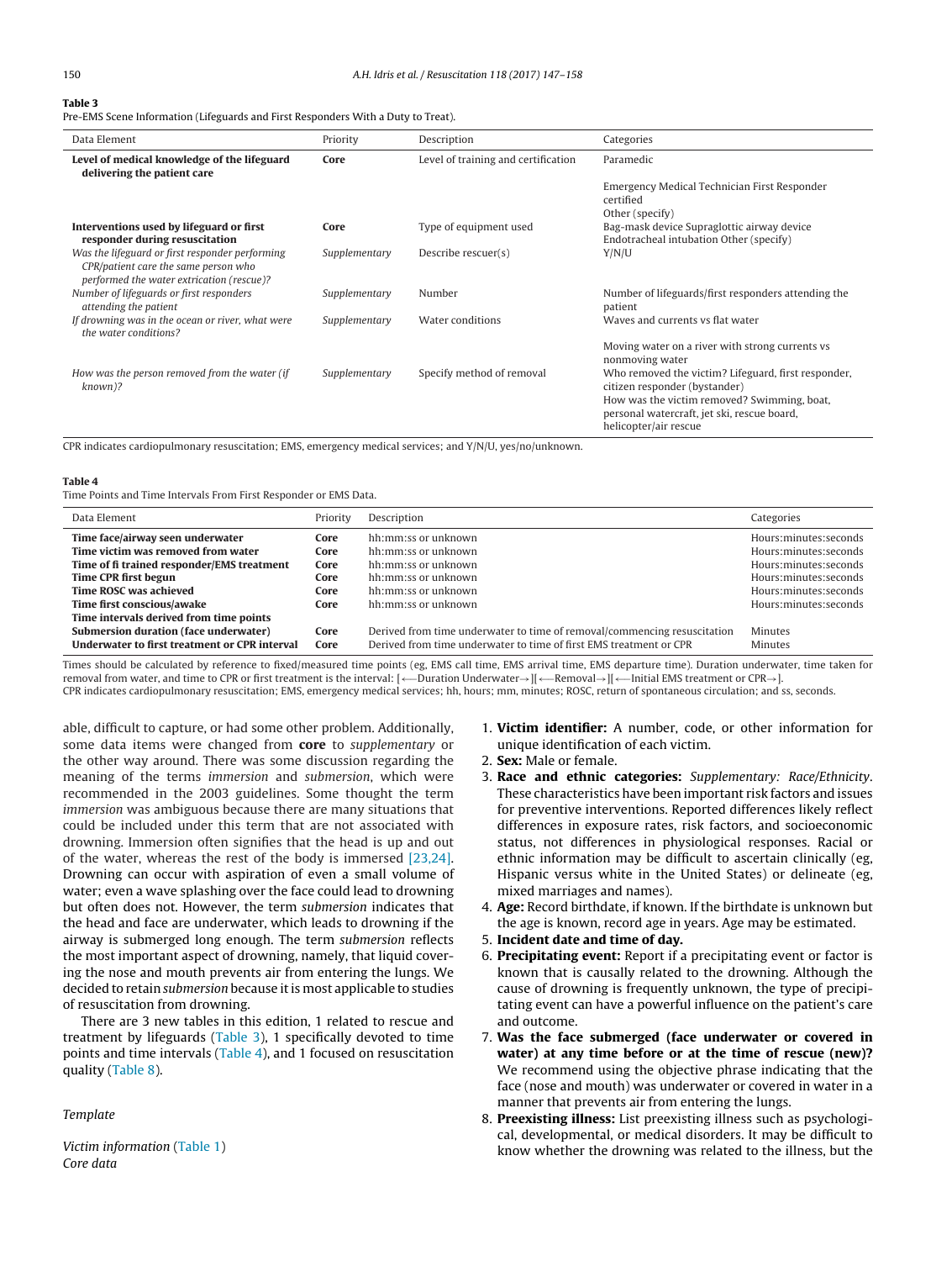<span id="page-4-0"></span>Hospital Course, Core Data.

| Data Element                                                         | Priority     | Description                                                                                                                                                 | Categories                                                                                                                                                                                      |
|----------------------------------------------------------------------|--------------|-------------------------------------------------------------------------------------------------------------------------------------------------------------|-------------------------------------------------------------------------------------------------------------------------------------------------------------------------------------------------|
| Date and time of hospital arrival<br>CPR ongoing at hospital arrival | Core<br>Core | Date and time<br>Was CPR ongoing when patient entered the<br>hospital?                                                                                      | DD:MM:YY:hh:mm:ss or unknown<br>Y/N/U                                                                                                                                                           |
| <b>Duration of CPR</b>                                               | Core         | Record the total number of minutes that CPR<br>was performed regardless of where it was<br>stopped (scene, emergency department,<br>hospital)               | Minutes or unknown                                                                                                                                                                              |
| First documented vital signs after<br>hospital arrival               | Core         | Vital sign measurements                                                                                                                                     | Temperature (centigrade) Heart rate                                                                                                                                                             |
| First cardiac rhythm after hospital<br>arrival                       | Core         | Cardiac electrical rhythm on cardiac monitor<br>or ECG                                                                                                      | Blood pressure (mm Hg) Respiratory rate (if<br>spontaneous) Oxyhemoglobin saturation (%)<br>Ventricular fibrillation Ventricular tachycardia<br>Pulseless electrical activity Asystole<br>Other |
| Initial hospital neurological<br>examination                         | Core         | <b>GCS score or AVPU</b>                                                                                                                                    | GCS: Eyes, verbal, motor (total 3-15) or AVPU                                                                                                                                                   |
| Arterial blood gas analysis<br><b>Pulmonary edema/ARDS</b>           | Core<br>Core | Arterial blood gas results<br>Were bilateral lung opacities present on<br>admission radiograph or within 1 wk of<br>drowning?                               | pH, Pao <sub>2</sub> , Paco <sub>2</sub> , base deficit<br>Y/N/U                                                                                                                                |
| Airway and ventilation requirements                                  | Core         | What was the highest level of respiratory<br>support the patient required during<br>hospitalization?                                                        | (1) Nothing; (2) supplementary $O_2$ ; (3) noninvasive<br>ventilation support; (4) conventional invasive<br>ventilation support; (5) nonconventional invasive<br>ventilation support            |
| <b>ICU</b> admission                                                 | Core         | Was the patient admitted to the ICU?                                                                                                                        | Y/N/U                                                                                                                                                                                           |
| <b>Induced hypothermia</b>                                           | Core         | Was the patient treated with induced<br>hypothermia?                                                                                                        | Y/N/U                                                                                                                                                                                           |
| <b>Temperature management</b>                                        | Core         | Was the patient treated with targeted<br>temperature management?                                                                                            | Y/N/U                                                                                                                                                                                           |
| Temperature peak/trough (new)                                        | Core         | Highest and lowest temperatures in first 96 h<br>after ROSC                                                                                                 | Initial temperature Highest temperature Lowest<br>temperature Unknown                                                                                                                           |
| Serum glucose levels                                                 | Core         | Serum glucose levels in first 24 h after ROSC<br>Was normoglycemia maintained?                                                                              | Initial Highest Lowest Unknown Y/N/U                                                                                                                                                            |
| <b>Hypotension</b>                                                   | Core         | Did the patient have 2 documented episodes of<br>hypotension (defined as systolic blood<br>pressure <90 mm Hg for adults and age<br>adjusted for children)? | Y/N/U                                                                                                                                                                                           |
| <b>Circulatory support</b>                                           | Core         | Was continuous vasopressor/inotropic support<br>initiated?                                                                                                  | Y/N/U                                                                                                                                                                                           |
| <b>ECMO/CPB</b>                                                      | Core         | Was the patient treated with ECMO or CPB?                                                                                                                   | Y/N/U                                                                                                                                                                                           |
| <b>Neurological function</b>                                         | Core         | Best GCS during hospitalization                                                                                                                             | Number (range, 3-15)                                                                                                                                                                            |
| In-hospital resuscitation                                            | Core         | Did the patient have a cardiac arrest requiring<br>chest compressions after hospital admission?                                                             | Y/N/U                                                                                                                                                                                           |
| <b>Complicating illness of drowning</b>                              | Core         | Report if the victim developed<br>complications/illnesses                                                                                                   | Check all that apply:<br>Acute respiratory distress syndrome                                                                                                                                    |
|                                                                      |              |                                                                                                                                                             | Disseminated intravascular coagulation<br>Pneumonia<br>Pancreatitis<br>Acute kidney injury<br>Shock                                                                                             |

Unknown ARDS indicates acute respiratory distress syndrome; AVPU, alert, responds to verbal stimuli, responds to painful stimuli, unresponsive; CPB, cardiopulmonary bypass; CPR, cardiopulmonary resuscitation; DD:MM:YY:hh:mm:ss, day, month, year, hours, minutes, seconds; ECMO, extracorporeal membrane oxygenation; EMS, emergency medical services; GCS, Glasgow Coma Scale; ICU, intensive care unit; ROSC, return of spontaneous circulation; and Y/N/U, yes/no/unknown.

illness should be abstracted from hospital data, if it is known. (This was previously supplementary data in 2003).

Although drowning has traditionally been an injury involving healthy people, changing demographics and recreational interests may contribute to drowning in nonhealthy people. With the increasing prevalence of chronic diseases and aging populations, cardiac, metabolic, and psychiatric conditions may predispose to drowning [\[25,26\].](#page-10-0)

Note: "Resident of city, county, state, and country" was in the 2003 guidelines and is no longer included even as supplementary data in the present guidelines because the relationship with resuscitation outcomes is unclear. Scene information [\(Table](#page-2-0) 2) Core data

Multiple system organ failure

Electrolyte disturbance Glucose disturbance

Sepsis

Other

- 1. **Water temperature:** Was the water icy or non-icy? The only water temperatures associated with possible improved outcomes have been icy waters [\[27–29\].](#page-10-0) Report the water temperature, if known or estimated.
- 2. **Was the drowning witnessed?** Did someone see the drowning victim enter the water or struggling before disappearing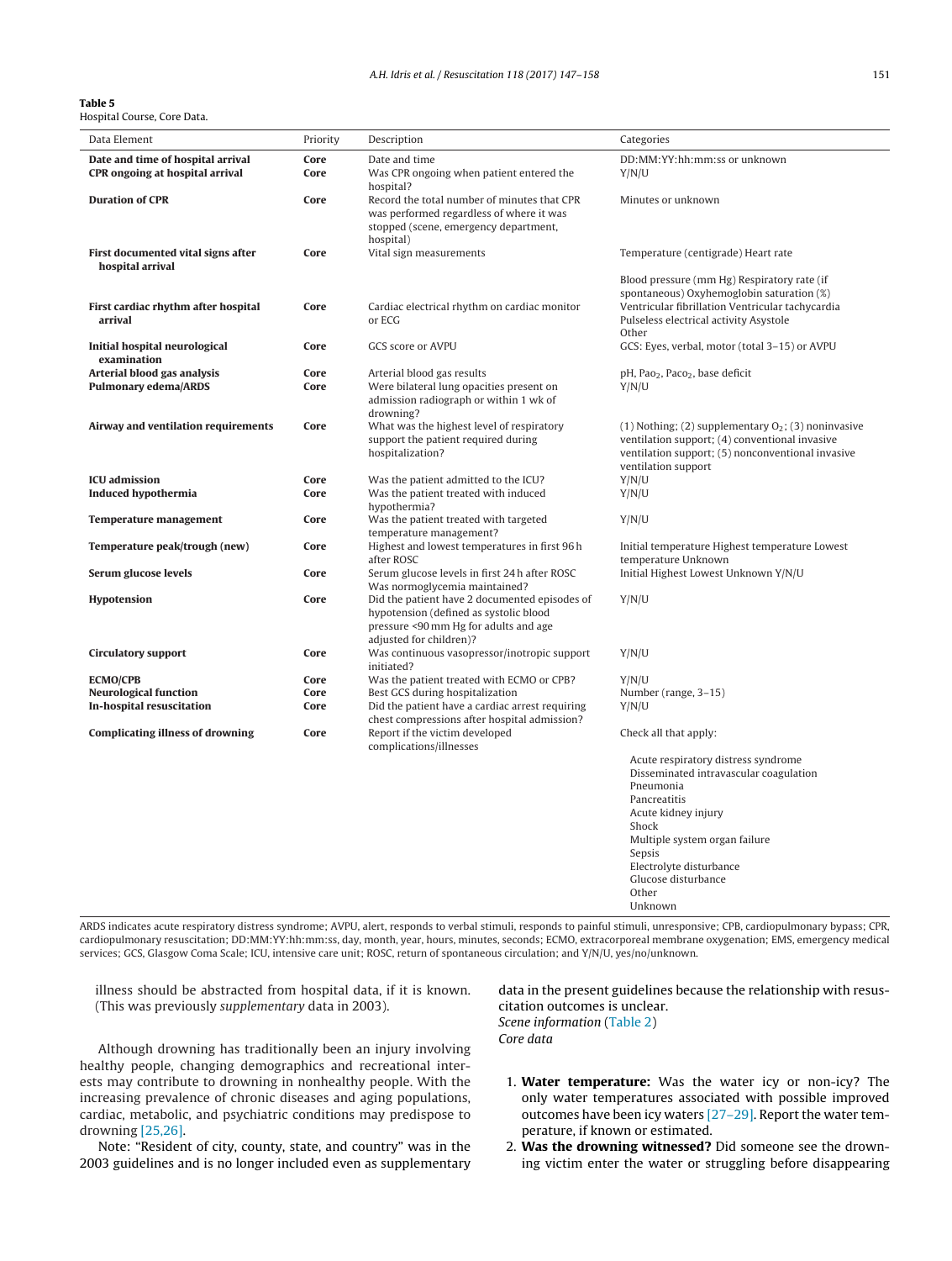<span id="page-5-0"></span>Hospital Course, Supplementary Data.

| Data Element                                                | Priority      | Description                                                                                                                                                     | Categories                                                                                                                                                                                                 |  |
|-------------------------------------------------------------|---------------|-----------------------------------------------------------------------------------------------------------------------------------------------------------------|------------------------------------------------------------------------------------------------------------------------------------------------------------------------------------------------------------|--|
| If CPR was not ongoing on arrival, why?                     | Supplementary | Why was CPR not ongoing on arrival?                                                                                                                             | Pulse present<br>Patient was considered deceased Unknown                                                                                                                                                   |  |
| Time CPR stopped in emergency<br>department                 | Supplementary | Date and time                                                                                                                                                   | DD:MM:YY:hh:mm:ss or unknown                                                                                                                                                                               |  |
| Number of defibrillation attempts after<br>hospital arrival | Supplementary | Number of shocks                                                                                                                                                | Number                                                                                                                                                                                                     |  |
| Initial neurological function: FOUR score                   | Supplementary | Document the patient's admission FOUR<br>score47.48                                                                                                             | FOUR score or unknown                                                                                                                                                                                      |  |
| Serum lactate                                               | Supplementary | Document the patient's serum lactate levels<br>(mg/dL) (evidence of tissue hypoxia)                                                                             | Initial Highest Lowest Unknown                                                                                                                                                                             |  |
| Potassium level                                             | Supplementary | Document the potassium levels (mEq/L); this<br>can be obtained from either a blood gas or<br>chemistry panel                                                    | Initial Highest Lowest Unknown                                                                                                                                                                             |  |
| Prior substance abuse                                       | Supplementary | Omit here if already documented under victim<br>information                                                                                                     | Y/N/U                                                                                                                                                                                                      |  |
| Blood alcohol level                                         | Supplementary | Document the initial blood alcohol level                                                                                                                        | mEq/L or unknown                                                                                                                                                                                           |  |
| Oxygenation                                                 | Supplementary | What was highest arterial oxygen tension<br>(Pao <sub>2</sub> ) in the first 96 h after ROSC? What was<br>lowest Pao <sub>2</sub> in the first 96 h after ROSC? | Initial Pao <sub>2</sub>                                                                                                                                                                                   |  |
|                                                             |               |                                                                                                                                                                 | Highest Pao <sub>2</sub>                                                                                                                                                                                   |  |
|                                                             |               |                                                                                                                                                                 | Lowest Pao <sub>2</sub>                                                                                                                                                                                    |  |
|                                                             |               |                                                                                                                                                                 | Unknown                                                                                                                                                                                                    |  |
| Temperature goal                                            | Supplementary | What was the target temperature and<br>temperature range (degrees centigrade)?                                                                                  | Degrees centigrade or unknown                                                                                                                                                                              |  |
| Neurological function tests                                 | Supplementary | Did the patient have<br>neuromonitoring/neuroimaging or biomarker<br>measurement?                                                                               | Yes: Computed tomography, magnetic resonance<br>imaging, electroencephalography, evoked<br>potentials, intracranial pressure, microdialysis, or<br>tissue oxygen monitoring/serum biomarkers<br>No Unknown |  |

The following data elements that were present in the 2003 guidelines have been deleted from the present guidelines: pupillary reaction (because an abnormal reaction has many possible causes) and toxicology testing (because this is not universally available). CPR indicates cardiopulmonary resuscitation; DD:MM:YY:hh:mm:ss, day, month, year, hours, minutes, seconds; FOUR, Full Outline of Unresponsiveness; and Y/N/U,

yes/no/unknown.

## **Table 7**

Disposition.

| Data Element                                                                                                                | Priority      | Description                                                        | Categories                                                                                                                                                                                                                              |
|-----------------------------------------------------------------------------------------------------------------------------|---------------|--------------------------------------------------------------------|-----------------------------------------------------------------------------------------------------------------------------------------------------------------------------------------------------------------------------------------|
| Date of hospital discharge                                                                                                  | Core          | Document the date of discharge from<br>the hospital                | DD:MM:YY or unknown                                                                                                                                                                                                                     |
| Vital status at discharge                                                                                                   | Core          | Did the patient survive to hospital<br>discharge?                  | Y/N                                                                                                                                                                                                                                     |
| Cause of death, if patient did not<br>survive                                                                               | Core          | What were the causes of death?                                     | Fill in causes per clinician, such as respiratory distress<br>syndrome, disseminated intravascular coagulation,<br>intracranial hypertension, electrolyte disturbances, acute<br>renal failure, seizures, sepsis, or myocardial failure |
| Neurological outcome at hospital<br>discharge, if patient survived<br>A. If patient died in the hospital:                   | Core          | Use an age-appropriate validated<br>scoring system                 | CPC scale,50 OPC scale,50 pediatric CPC scale,51 or<br>pediatric OPC scale51 or modified Rankin score52,53                                                                                                                              |
| How did patient die?                                                                                                        | Supplementary | How did the patient die?                                           | Brain death with withdrawal of life support Cardiac arrest<br>without ROSC                                                                                                                                                              |
| Was an autopsy performed?                                                                                                   | Supplementary |                                                                    | Y/N                                                                                                                                                                                                                                     |
| Channelopathy evaluation?                                                                                                   | Supplementary | Did the patient have an evaluation for<br>cardiac channelopathies? | Y/N/U                                                                                                                                                                                                                                   |
| B. If patient survived to hospital discharge:<br>Neurological and quality-of-life<br>outcomes 6 mo after hospital discharge | Supplementary | Use an age-appropriate validated<br>scoring system                 | CPC scale, OPC scale, pediatric CPC scale or pediatric OPC<br>scale, or modifi Rankin score<br>Unknown                                                                                                                                  |

The following data elements that were present in the 2003 guidelines have been deleted from the present guidelines: How was the cause of death determined? Was a forensic investigation performed and was a forensic cause uncovered (suicide, murder)? Other injuries and morbidities.

CPC indicates Cerebral Performance Category; DD:MM:YY, day, month, year; OPC, Overall Performance Category; ROSC, return of spontaneous circulation; and Y/N/U, yes/no/unknown.

underwater? If not, the event should be labeled "unwitnessed." In drowning, it is not possible to witness the moment of cardiac arrest, which can happen before, during, or after drowning [\[30\].](#page-10-0)

- 3. **Was bystander CPR performed?** Did a bystander (nonemergency medical services [EMS] person) perform initial CPR? Yes/No. If yes, did the bystander perform CPR with ventilation? Yes/No. Supplementary: CPR Method.
- 4. **Trained first responder:** Did a trained first responder perform CPR? Did a lifeguard or other trained responder with a duty to treat perform CPR (Yes/No) or provide ventilation only (Yes/No)?
- 5. **Vital status at first trained responder/EMS assessment:** The consensus group recommended a focus on vital indicators of outcome: **Was the drowning victim responsive** (ABC [alert,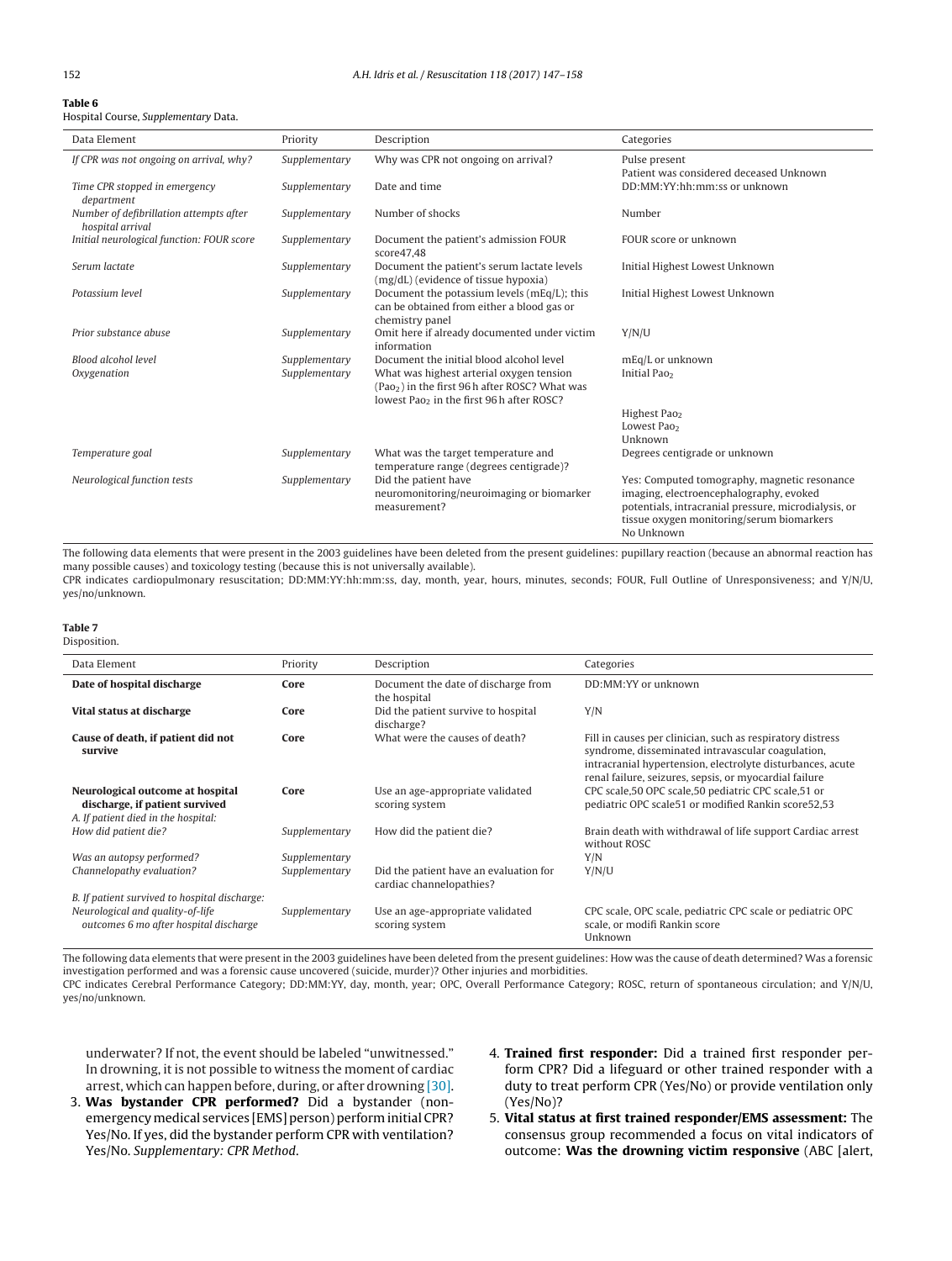<span id="page-6-0"></span>Quality of Resuscitation Factors.

| Data Element                        | Priority      | Description                                                                                                            | Categories                                                                               |
|-------------------------------------|---------------|------------------------------------------------------------------------------------------------------------------------|------------------------------------------------------------------------------------------|
| Method of administering ventilation | Core          | Type of equipment used                                                                                                 | Mouth-to-mouth Bag mask<br>Supraglottic airway device<br>Endotracheal intubation Unknown |
| Ventilation rate                    | Supplementary | Breaths/min                                                                                                            | Number or unknown                                                                        |
| Chest compression rate              | Supplementary | Chest compression rate measured during<br>compressions, usually measured as average rate for<br>each minute            | Rate/min                                                                                 |
| Chest compression fraction          | Supplementary | Proportion of time doing compressions for each minute                                                                  | Percent or proportion or unknown                                                         |
| Chest compression depth             | Supplementary | Depth of chest compressions, usually measured as<br>average depth for each minute<br>Other measurements: maximum depth | In mm or cm or unknown                                                                   |
| Preshock pause interval             | Supplementary | Interval between last chest compression and the shock                                                                  | Seconds or unknown                                                                       |

Note: The following disposition data elements that were present in the 2003 guidelines have been deleted from the present guidelines: How was the cause of death determined? Was a forensic investigation performed and was a forensic cause uncovered (suicide, murder)? Other injuries and morbidities.

blunted, comatose], AVPU [alert, responds to verbal stimuli, responds to painful stimuli, unresponsive [\[31\]\],](#page-10-0) or GCS [Glasgow Coma Scale [\[32\]\]](#page-10-0) scores) and **breathing normally,** and was a **pulse palpable**? The importance of actual respiratory and heart rates and their impact on resuscitation outcome is unknown; therefore, we recommend that both be collected as supplementary data.

- 6. **Initial cardiac rhythm(new):** Reportthe initial cardiac rhythm from a cardiac monitor or an ECG. Supplementary data
- 7. Vital signs at first EMS assessment: Report heart rate, blood pressure, temperature, peripheral capillary oxygen hemoglobin saturation (Spo<sub>2</sub>, usually calculated with a pulse oximeter), and pupillary reaction to light.
- 8. Pulmonary status at first EMS assessment (new): When the patient is breathing, assess severity of lung injury. Such assessment could provide an approach to the stratification of the severity of drowning [\[33,34\].](#page-10-0) The severity of injury should be categorized; for example, report whether results of the lung examination are normal and whether the patient is coughing, and report the presence of unilateral rales or bilateral rales.
- 9. Type of water/liquid: Drowning in heavily contaminated water or water that contains chemicals may result in additional complications such as infection and pneumonitis [\[35\].](#page-10-0)
- 10. Body of water.

# Pre-EMS scene information [\(Table](#page-3-0) 3)

Lifeguards and other trained first responders with a duty to treat are often among the first people to attempt rescue and resuscitation of the drowning victim. In view of the great importance of these rescuers, we have added [Table](#page-3-0) 3 to provide the opportunity for researchers to add additional detail, if applicable, to reports on drowning.

The following data elements that were present in the 2003 guidelines have been revised or deleted from the present guidelines: Loss of consciousness; pre-EMS resuscitation; unconscious when removed from the water; was resuscitation attempted before arrival of EMS? was EMS called? was an EMS vehicle dispatched? was cyanosis present? These elements have either been replaced with updated elements or are considered unreliable (eg, cyanosis could be a result of hypoxia or submersion in cold water). Water temperature was previously supplementary and is now core data.

# Time points and intervals from EMS data ([Table](#page-3-0) 4)

A general discussion took place during the meeting regarding the use of time points and time intervals. When available with sufficient accuracy, time points enable accurate calculation of time intervals. Often, data on the exact time points of interest are unavailable. Time intervals can be estimated but are less reliable. In the end, conferees recommended that if time points are unavailable, then estimated time intervals should be reported and the manner of estimation noted.

Core data

- 1. **Time face was first seen to be underwater**.
- 2. **Time victim was removed from water**.
- 3. **Duration underwater (see submersion duration):** The time interval or duration that the victim was underwater is the most important predictor of outcome in drowning, because it represents the amount of anoxia; it should be recorded, if possible [\[36–38\].](#page-10-0) Although the submersion interval is seldom documented with a timepiece such as a stopwatch, the estimate of time intervals (eg, less than or greater than 5–6 min; less than or greater than 10–11 min; less than or greater than 15–20 min; and >25 min) has proven to be the most important predictor of outcome [\[30,35,39–41\].](#page-10-0) Duration underwater is derived from the time the face was first seen to be underwater to the time of removal from the water. Obtain the estimated time in minutes from those closest to the scene or who talked with those at the scene. Cross-referencing with emergency call and ambulance arrival times (usually recorded centrally) can be helpful to determine time estimates.
- 4. **Time of first trained responder/EMS treatment:** The first EMS treatment may or may not be CPR and represents a point when "high-quality" medical intervention could be assured to have begun.
- 5. **Time trained responder/EMS started CPR (resuscitation) in the field:** Resuscitation is defined as the act of trying to maintain or restore life by establishing and/or maintaining breathing and circulation through CPR, defibrillation, and other related emergency care.
- 6. **Time ROSC achieved**.
- 7. **Time first conscious/awake**.
- 8. **Face submerged (underwater) to first treatment/CPR interval:** The time of the first resuscitation attempt is important because it is another indicator of the duration of anoxia. Furthermore, in both cardiac arrest and drowning studies, intervals from drowning or cardiac arrest to CPR are known to affect outcome [\[36–38,42–44\].](#page-10-0)

#### Hospital course, core data [\(Table](#page-4-0) 5)

The core data included here have been expanded from the list included in 2003. Core data

1. **Date and time of hospital arrival:** This may include time of arrival in an emergency department or, if directly admitted from the scene, to another type of inpatient care area.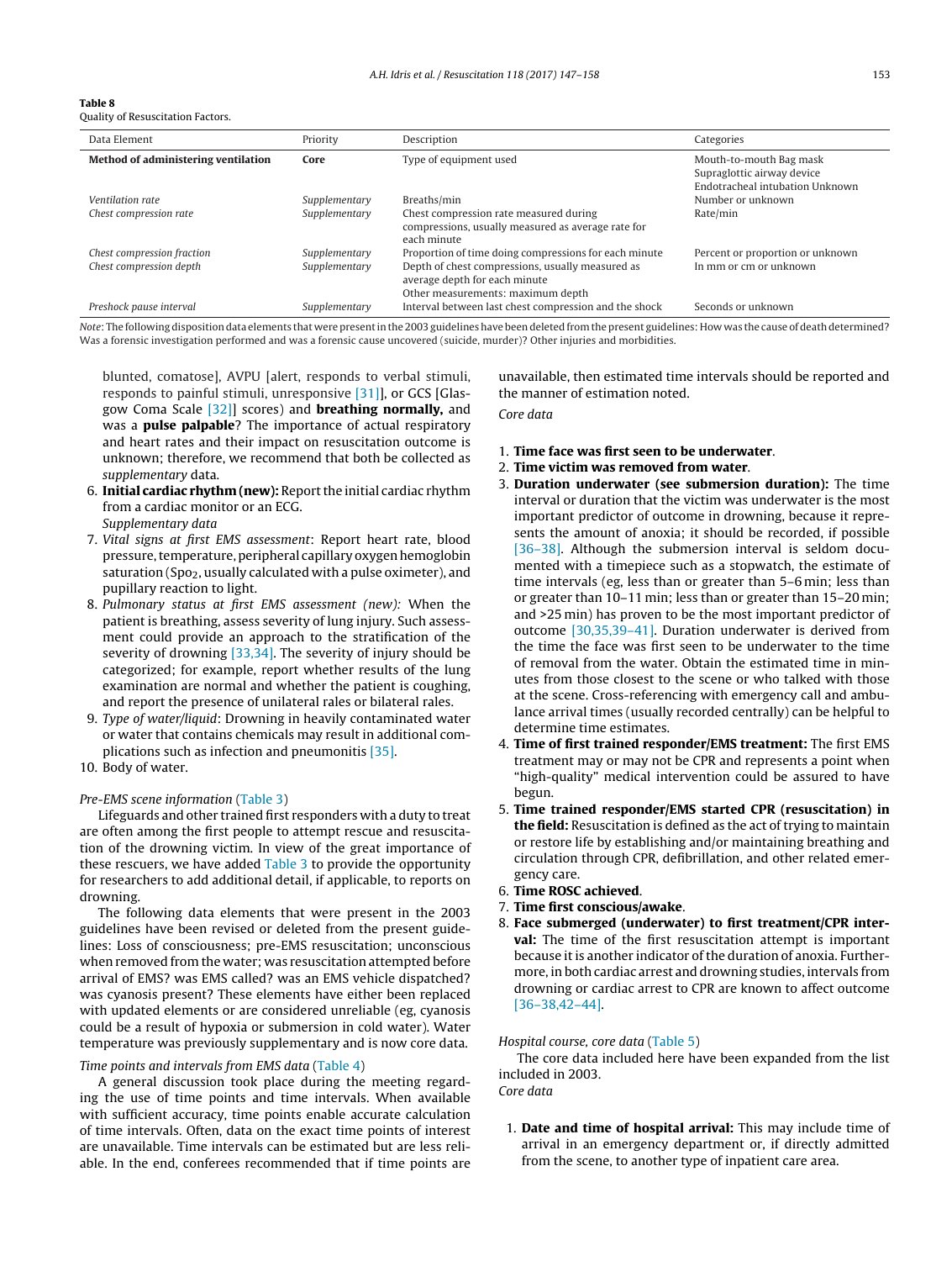- 2. **CPR ongoing at hospital arrival(new)?** Was CPR being administered when the patient arrived at the hospital door?
- 3. **Duration of CPR:** The total number of minutes CPR was provided during the initial cardiac arrest, regardless of where it was stopped (scene, emergency department, or hospital). Duration of CPR has predicted outcome [\[16,36\].](#page-10-0)
- 4. **First documented vital signs after hospital arrival:** Report temperature, heart and respiratory rate, blood pressure (systolic and diastolic), oxygen hemoglobin saturation, and pupillary light reaction. If blood pressure is too low to measure, report whether the pulse is palpable. If blood pressure is sufficient to produce peripheral pulses, the oxyhemoglobin saturation (Spo<sub>2</sub>) may be measured with a pulse oximeter.
- 5. **First cardiac rhythm after arrival at hospital:** Cardiac electrical rhythm noted on a cardiac monitor or ECG.
- 6. **Initial hospital neurological examination:** Report results of the neurological examination when the victim first arrived in the emergency department using a validated, age-appropriate system (eg, ABC, AVPU, or GCS scoring systems). Specify the scale used.
- 7. **Arterial blood gas analysis:** Report arterial blood gas tensions and pH, especially in victims who are unconscious or who have oxyhemoglobin saturations <95% when breathing room air.
- 8. **Pulmonary edema or acute respiratory distress syndrome (new):** Did the patient have signs of radiographic bilateral opacities not fully explained by effusions, lobar/lung collapse, nodules within 1 week of the drowning, or other signs of acute respiratory distress syndrome? The Berlin definition of acute respiratory distress syndrome has additional detail [\[45\].](#page-11-0)
- 9. **Airway and ventilation requirements:** What was the highest level of respiratory support the patient required during the hospitalization? Choices include nothing, supplementary  $O_2$ , noninvasive ventilation support, conventional invasive ventilation support, nonconventional invasive ventilation support, extracorporeal membrane oxygenation, and cardiopulmonary bypass.
- 10. **Intensive care unit admission (new)**.
- 11. **Induced hypothermia (new)**.
- 12. **Temperature management (new):** Was the patient treated with a protocol aimed at targeted temperature management  $[46]$  (defined as an active therapy to achieve and maintain a specific target temperature for a defined duration)? Yes, No, or Unknown. If yes, what was the target temperature range (degrees centigrade)?
- 13. **Temperature peak and trough (new):** What were the initial, highest, and lowest temperatures in the first 96 h after return of spontaneous circulation (ROSC)?
- 14. **Serum glucose levels:** What were the initial, highest, and lowest serum glucose levels in the first 24 h after ROSC? Was normoglycemia maintained? Yes, No, or Unknown.
- 15. **Was hypotension documented** ≥**2 times during hospitalization (new)?** Did the patient have  $\geq$  2 documented episodes of hypotension (defined as systolic blood pressure <90 mm Hg for adults and age adjusted for children)? Yes, No, or Unknown.
- 16. **Circulatory support (new):** Was continuous vasopressor/inotropic support initiated? Yes, No, or Unknown.
- 17. **Cardiopulmonary bypass (new)**.
- 18. **Neurological function:** What was the best GCS (or pediatric equivalent) during hospitalization (score range 3–15)?
- 19. **In-hospital resuscitation (new):** Did the patient have another cardiac arrest requiring attempted resuscitation after hospital admission? Yes, No, or Unknown.
- 20. **Complicating illness of drowning (new):** Check all that apply.

#### Hospital course, supplementary data [\(Table](#page-5-0) 6) Supplementary data

- 1. If CPR was not ongoing on arrival at the hospital, what was the reason (new)? Was CPR not indicated because the patient had a pulse, or was the patient deceased?
- 2. Time CPR stopped in the emergency department (new).
- 3. Number of defibrillations administered (new): If the patient was defibrillated after hospital arrival, document the number of shocks the patient received.
- 4. Initial neurological function (new): FOUR score (Full Outline of Unresponsiveness) [\[47,48\].](#page-11-0)
- 5. Serum lactate: Document the patient's initial and highest serum lactate levels, because this can provide evidence of tissue hypoxia.
- 6. Potassium level: Document the initial, highest, and lowest serum or blood potassium levels on admission (in mEq/L). This can be an important predictor of outcome [\[49\].](#page-11-0)
- 7. Toxicology screening or history of prior substance abuse.
- 8. Blood alcohol level: What was the first documented blood alcohol level?
- 9. Arterial oxygen tension (Pao<sub>2</sub>): What was initial, lowest, and highest Pao<sub>2</sub> in the first 96 h after ROSC?
- 10. Temperature goal (new): What was target temperature range and temperature range (degrees centigrade)?
- 11. Neurological function tests (new): Did the patient have neuromonitoring/neuroimaging or biomarker measurement (computerized tomography, magnetic resonance imaging, electroencephalography, evoked potentials, intracranial pressure, microdialysis, or tissue oxygen monitoring/serum biomarkers)?

#### Disposition [\(Table](#page-5-0) 7) Core data

# 1. **Date of hospital discharge.**

- 2. **Vital status at discharge:** Did patient survive to hospital discharge? Yes, No, or Unknown.
- 3. **Cause(s) of death (new):** Describe the factors contributing to death associated with drowning, such as alcohol or other drug intoxication, cardiac arrhythmia (prolonged QT), or myocardial infarction. Indicate clinical causes listed in the medical record, such as respiratory distress syndrome, disseminated intravascular coagulation, intracranial hypertension, electrolyte disturbances, lucose disturbances, acute renal failure, seizures, sepsis, or myocardial failure.
- 4. **Neurological outcome at hospital discharge**: Use an ageappropriate validated scoring system such as the Cerebral Performance Category scale [\[50\],](#page-11-0) Overall Performance Category scale [\[50\],](#page-11-0) pediatric Cerebral Performance Category scale [\[51\]](#page-11-0) or pediatric Overall Performance Category scale [\[51\],](#page-11-0) modified Rankin score [\[52,53\],](#page-11-0) or other.

# Supplementary data

A. If patient died in the hospital:

- 1. How did the patient die (if applicable) (new): Multiorgan failure, intractable shock, recurrent cardiac arrest without ROSC, brain death, withdrawal of life support.
- 2. Was an autopsy performed?
- 3. Channelopathy evaluation (new): Did the patient have an evaluation for cardiac channelopathies? Yes, No, or Unknown. B. If patient survived to hospital discharge:
- 4. Neurological and quality-of-life outcomes 6 months after discharge (new): Report quality of life at the time of discharge from the hospital using an age appropriate validated scoring system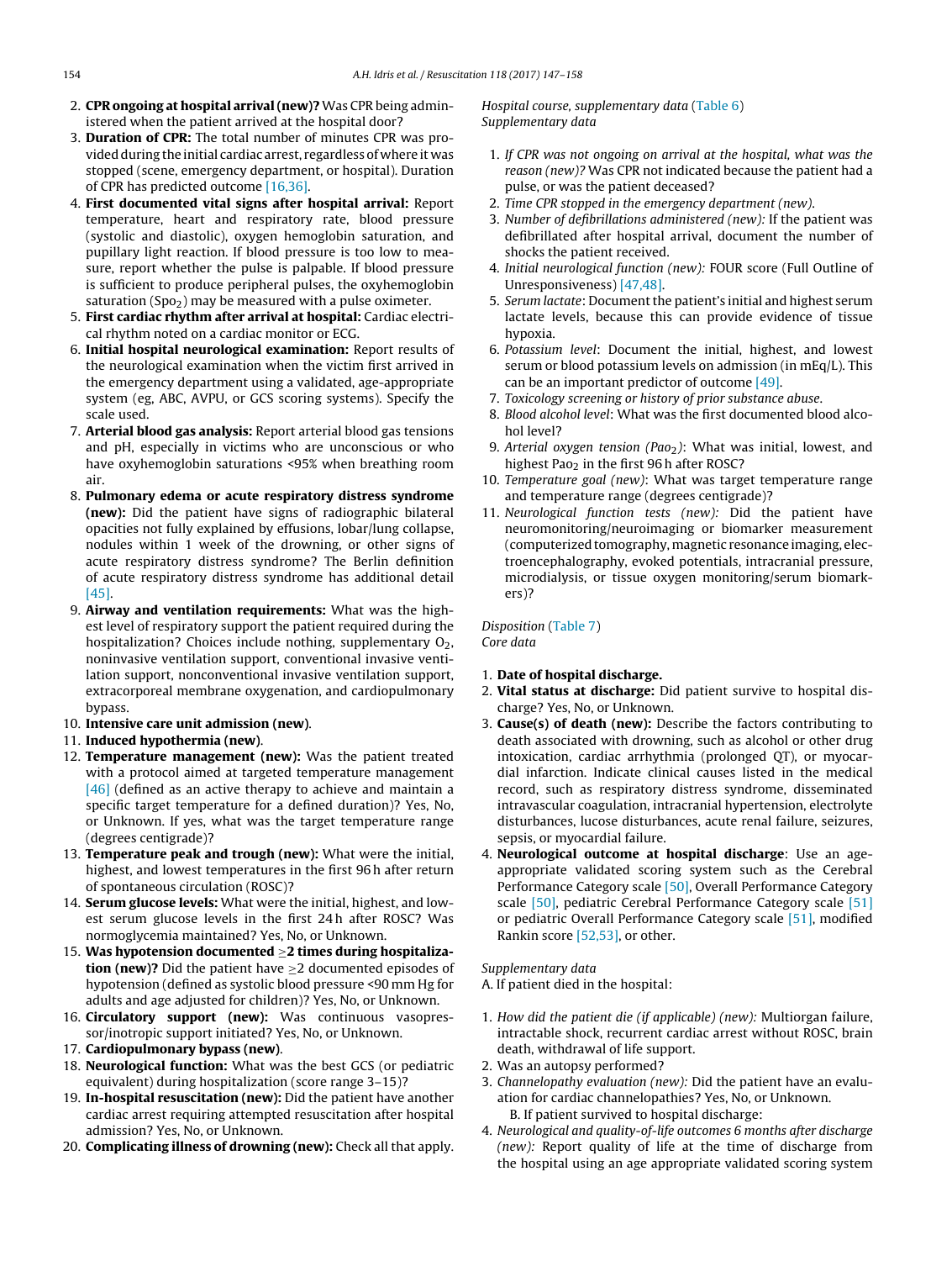(eg, Cerebral Performance Category scale, Overall Performance Category scale, pediatric Cerebral Performance Category scale or pediatric Overall Performance Category scale, or modified Rankin score).

#### Quality of resuscitation factors [\(Table](#page-6-0) 8)

Over the past decade, a number of studies have demonstrated the importance of factors related to CPR quality (eg, rescuer compression rate, depth of chest compressions, compression fraction, and preshock pause interval [ie, time elapsed between last compression and shock delivery during attempted defibrillation]) and their effect on ROSC and neurologically intact survival to hospital discharge in patients with out-of-hospital cardiac arrest [\[54–58\].](#page-11-0) Because drowning is primarily a respiratory problem, information regarding the quality of ventilation is important. Data regarding CPR quality for each patient can be displayed in real time and recorded for later analysis by many commercially available automated external defibrillators and monitor-defibrillators used during resuscitation. These data are importantfor quality assurance and quality improvement programs that have been used to improve survival from sudden cardiac arrest in prehospital systems [\[59\].](#page-11-0)

The following factors are considered important indicators of resuscitation quality:

- 1. **Method of administering ventilation:** Mouth-to-mouth, bagmask, supraglottic airway device, or endotracheal intubation.
- 2. Ventilation rate: Breaths per minute
- 3. Chest compression rate: Chest compression rate measured during compressions
- 4. Chest compression fraction: Proportion of time compression was performed for each minute of total resuscitation time (percent or fraction of resuscitation).
- 5. Chest compression depth: Usually measured as average depth for each minute
- 6. Preshock pause interval: Interval (in seconds) between the last chest compression and shock delivery when defibrillation is attempted.

#### **Discussion**

This report describes the results of the Second International Utstein-style Consensus Conference on Drowning that convened in Potsdam, Germany, in October 2013, as well as additional conferences and meetings through 2014 and 2015. This report is an update of the 2003 publication [\[1\],](#page-10-0) is based on a 3-stage Delphi consensus process that was used to arrive at consensus recommendations, and expands the number of reporting parameters from 47 to 68 on the basis of advances in resuscitation science and study experience since the first report. The conference had wide geographic representation, including participation from members residing in Austria, Australia, Brazil, Canada, Denmark, Germany, the United Kingdom, Korea, Japan, New Zealand, the Netherlands, and the United States of America, representing a number of international organizations. Drowning is a neglected public health issue with a significantly disproportionate burden in low- and middleincome countries [\[60\].](#page-11-0) In low- and middle- income nations, rescue, resuscitation, emergency response systems, and hospital care may be immature, rare, or absent. Several participants were acquainted with the problem of drowning in developing countries and contributed factors for reporting related to the environment that might be found in developing countries.

The data suggested for reporting in studies of resuscitation from drowning are thought to be important demographic, patientcentered factors, as well as factors related to EMS response and resuscitation. We clarified times and time intervals that are related



**Fig. 1.** Possible scheme for tracking outcomes.

to outcomes in a separate table ([Table](#page-3-0) 4). Factors related to severity of illness, in-hospital resuscitation, and advanced care are also recommended for reporting. [Table](#page-5-0) 6 now includes data related to hypothermia or temperature management, which could have an impact on mortality and neurological outcomes after spontaneous ventricular fibrillation cardiac arrest, although this remains under investigation with regard to the specific relevance to drowning [\[46,61–63\].](#page-11-0)

Many drowning events require only ventilation for resuscitation, and many patients are not transported to the hospital. New data elements have been added to the reporting template that include events in which drowning victims required ventilation only, may have been treated by first responders but not by EMS, or may not have been transported to a hospital ([Tables](#page-3-0) 3–5).

The quality of prehospital resuscitation has emerged in the past decade as a factor associated with ROSC and survival to hospital discharge, and it is recommended that those systems capable of collecting data on this factor do so ([Table](#page-6-0) 8). Drowning prevention remains the most important strategy in all nations, regions, and communities to save lives and minimize the tragic impact of drowning.

# **Outcomes**

A number of outcomes are important after drowning, such as ROSC, admission to hospital, survival to hospital discharge, and short- and long-term neurological function. When death is an outcome, it can be difficult to assign drowning as a specific cause, especially if the person was hospitalized and had other intervening illnesses before death. The original report used the term "death due to drowning" if a person died after drowning, even if other illnesses occurred before death. The present report has revised that term to "drowning-related death" and recommends inclusion of complications during the hospital stay that have contributed to morbidity and mortality. We suggest a possible scheme for tracking outcomes (Fig. 1).

#### **Summary**

A group of international experts agreed on these modifications to the recommended elements for unified reporting of outcome data in studies of resuscitation from drowning. These guidelines are intended to improve the clarity of scientific communication and the comparability of scientific investigations.

The Second International Utstein-style consensus welcomes comments or questions regarding these recommendations.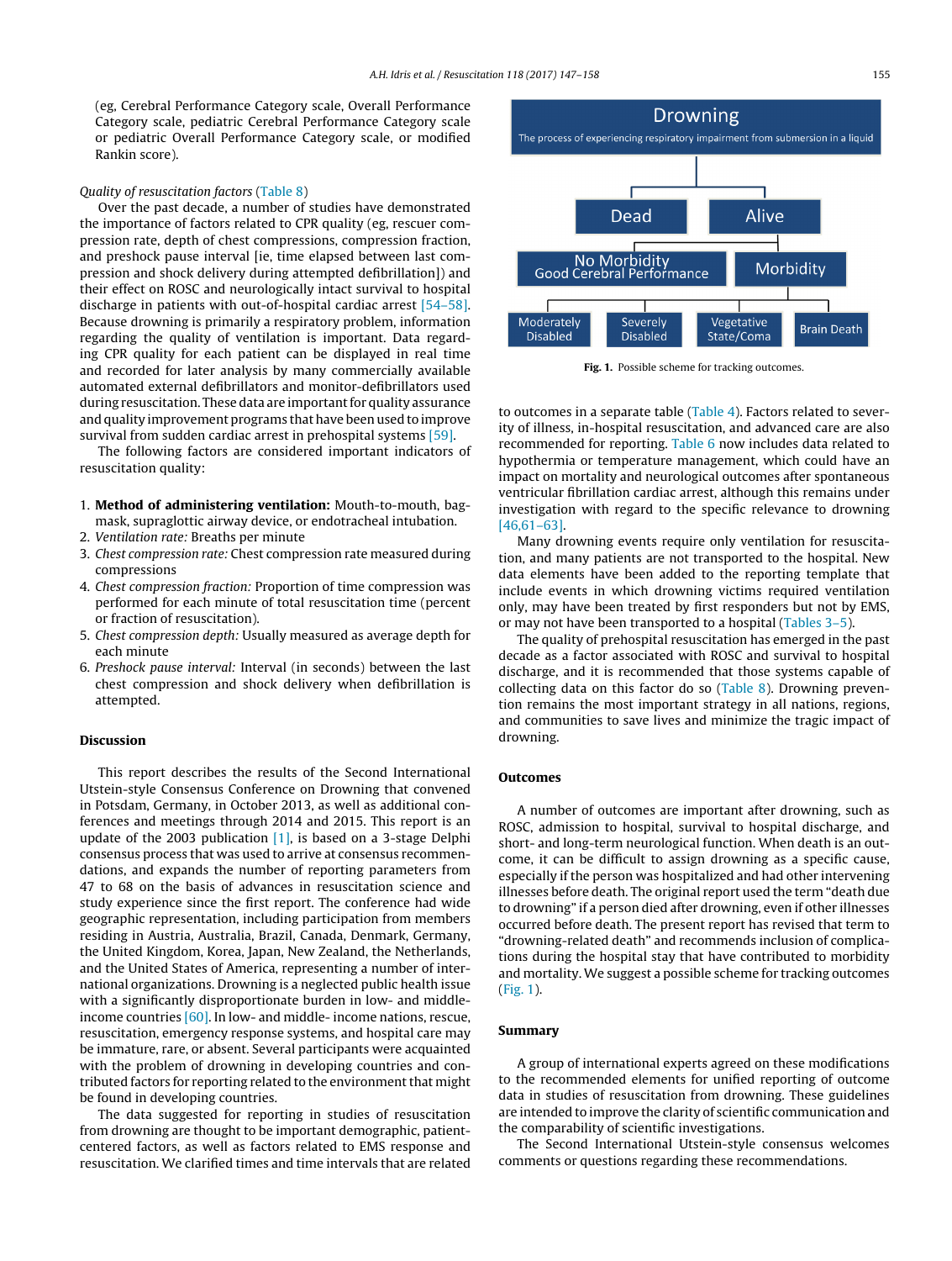# **Disclosures**

# Writing Group Disclosures

| <b>Writing Group Member</b> | Employment                                                                                                    | Research Grant                                                                              | Other<br>Research<br>Support | Speakers'<br>Bureau/<br>Honoraria | Expert<br>Witness | Ownership<br>Interest | Consultant/ Advisory<br>Board                                          | Other                                                                                                                                  |
|-----------------------------|---------------------------------------------------------------------------------------------------------------|---------------------------------------------------------------------------------------------|------------------------------|-----------------------------------|-------------------|-----------------------|------------------------------------------------------------------------|----------------------------------------------------------------------------------------------------------------------------------------|
| Ahamed H. Idris             | University of Texas                                                                                           | NIH <sub>†</sub> ; HeartSine Inc. <sup>+</sup>                                              | None                         | None                              | None              | None                  | HeartSine Inc.*                                                        | None                                                                                                                                   |
| Joost J.L.M. Bierens        | Southwestern Medical Center<br>Maatschappij tot Redden van<br>Drenkelingen Rokin (the<br>Netherlands)         | Several national and<br>international<br>organizations in the field<br>of aquatic safety*   | None                         | None                              | None              | None                  | None                                                                   | KNRM (Royal Dutch Lifeboat<br>Institution)*; Several national<br>and international<br>organizations in the field of<br>aquatic safety* |
| Stephen B. Beerman          | University of British Columbia None<br>(Canada)                                                               |                                                                                             | None                         | None                              | None              | None                  | None                                                                   | None                                                                                                                                   |
| Christine M. Branche        | Centers for Disease Control<br>and Prevention                                                                 | None                                                                                        | None                         | None                              | None              | None                  | None                                                                   | None                                                                                                                                   |
| Cameron Dezfulian           | University of Pittsburgh<br>School of Medicine                                                                | Mallinckrodt<br>Pharmaceuticals <sup>+</sup> (PI on<br>an investigator- initiated<br>grant) | None                         | None                              | None              | None                  | None                                                                   | None                                                                                                                                   |
| Jan-Thorsten Gräsner        | Kiel University, University<br>Medical Center of<br>Schleswig-Holstein<br>(Germany)                           | None                                                                                        | None                         | None                              | None              | None                  | None                                                                   | None                                                                                                                                   |
| Anthony J. Handley          | Colchester General Hospital<br>(United Kingdom)                                                               | None                                                                                        | None                         | None                              | None              | None                  | Royal Life Saving Society None<br>UK*                                  |                                                                                                                                        |
| Mary Fran Hazinski          | Vanderbilt University                                                                                         | None                                                                                        | None                         | None                              | None              | None                  | American Heart<br><b>Association Emergency</b><br>Cardiovascular Caret | None                                                                                                                                   |
| Ulrich Jost                 | Stv. Bundesarzt (Germany)                                                                                     | None                                                                                        | None                         | None                              | None              | None                  | None                                                                   | None                                                                                                                                   |
| Bo Løfgren                  | Aarhus University Hospital<br>(Denmark)                                                                       | None                                                                                        | None                         | None                              | None              | None                  | None                                                                   | None                                                                                                                                   |
| Luiz A. Morizot-Leite       | Miami-Dade Fire Rescue                                                                                        | None                                                                                        | None                         | None                              | None              | None                  | None                                                                   | None                                                                                                                                   |
| Peter Morley                | University of Melbourne<br>Clinical School (Australia)                                                        | None                                                                                        | None                         | None                              | None              | None                  | None                                                                   | None                                                                                                                                   |
| Vinay Nadkarni              | Children's Hospital<br>Philadelphia                                                                           | None                                                                                        | None                         | None                              | None              | None                  | None                                                                   | None                                                                                                                                   |
| Masahiko Nitta              | Osaka Medical College (Japan)                                                                                 | None                                                                                        | None                         | None                              | None              | None                  | None                                                                   | None                                                                                                                                   |
| Gavin D. Perkins            | Warwick Medical School,<br>Heart and England NHS<br>Foundation (United Kingdom)                               | None                                                                                        | None                         | None                              | None              | None                  | None                                                                   | None                                                                                                                                   |
| Linda Quan                  | University of Washington<br><b>School of Medicine</b>                                                         | None                                                                                        | None                         | None                              | None              | None                  | None                                                                   | None                                                                                                                                   |
| David Szpilman              | Sociedade Brasileira de<br>Salvamento Aquático (Brazil)                                                       | None                                                                                        | None                         | None                              | None              | None                  | None                                                                   | None                                                                                                                                   |
| Alexis Topjian              | The Children's Hospital of<br>Philadelphia/University of<br>Pennsylvania School of<br>Medicine                | NIH <sub>†</sub>                                                                            | None                         | None                              | Lawyer*           | None                  | None                                                                   | None                                                                                                                                   |
| Allart M. Venema            | <b>University Medical Center</b><br>Groningen, University of<br>Groningen, Groningen (the<br>Netherlands)     | None                                                                                        | None                         | None                              | None              | None                  | None                                                                   | None                                                                                                                                   |
| David S. Warner             | Duke University Medical<br>Center                                                                             | None                                                                                        | None                         | None                              | None              | None                  | None                                                                   | None                                                                                                                                   |
| Jonathon Webber             | The University of Auckland<br>(New Zealand)                                                                   | None                                                                                        | None                         | None                              | None              | None                  | None                                                                   | None                                                                                                                                   |
| Volker Wenzel               | <b>Innsbruck Medical University</b><br>(Austria)                                                              | None                                                                                        | None                         | None                              | None              | None                  | None                                                                   | None                                                                                                                                   |
| Chun Song Youn              | Seoul St. Mary's Hospital,<br>College of Medicine, The<br>Catholic University of Korea<br>(Republic of Korea) | None                                                                                        | None                         | None                              | None              | None                  | None                                                                   | None                                                                                                                                   |

This table represents the relationships of writing group members that may be perceived as actual or reasonably perceived conflicts of interest as reported on the Disclosure Questionnaire, which all members of the writing group are required to complete and submit. A relationship is considered to be "significant" if (a) the person receives \$10 000 or more during any 12-month period, or 5% or more of the person's gross income; or (b) the person owns 5% or more of the voting stock or share of the entity, or owns \$10000 or more of the fair market value of the entity. A relationship is considered to be "modest" if it is less than "significant" under the preceding definition.

\*Modest.

†Significant.

# Reviewer Disclosures

| Reviewer          | Employment                           | Research Grant | Other Research | Speakers' Bureau/ | <b>Expert Witness</b> | Ownership Interest | Consultant/Advisory                            | Other |
|-------------------|--------------------------------------|----------------|----------------|-------------------|-----------------------|--------------------|------------------------------------------------|-------|
|                   |                                      |                | Support        | Honoraria         |                       |                    | Board                                          |       |
| David M. McMullan | Seattle Children's<br>Hospital       | None           | None           | None              | None                  | None               | None                                           | None  |
| Natalie Hood      | Monash Medical<br>Centre (Australia) | None           | None           | None              | None                  | None               | Surf LifeSaving Australia<br>(National Medical | None  |
|                   |                                      |                |                |                   |                       |                    | Advisor)*                                      |       |

This table represents the relationships of reviewers that may be perceived as actual or reasonably perceived conflicts of interest as reported on the Disclosure Questionnaire, which all reviewers are required to complete and submit. A relationship is considered to be "significant" if (a) the person receives \$10000 or more during any 12-month period, or 5% or more of the person's gross income; or (b) the person owns 5% or more of the voting stock or share of the entity, or owns \$10000 or more of the fair market value of the entity. A relationship is considered to be "modest" if it is less than "significant" under the preceding definition.

\*Modest.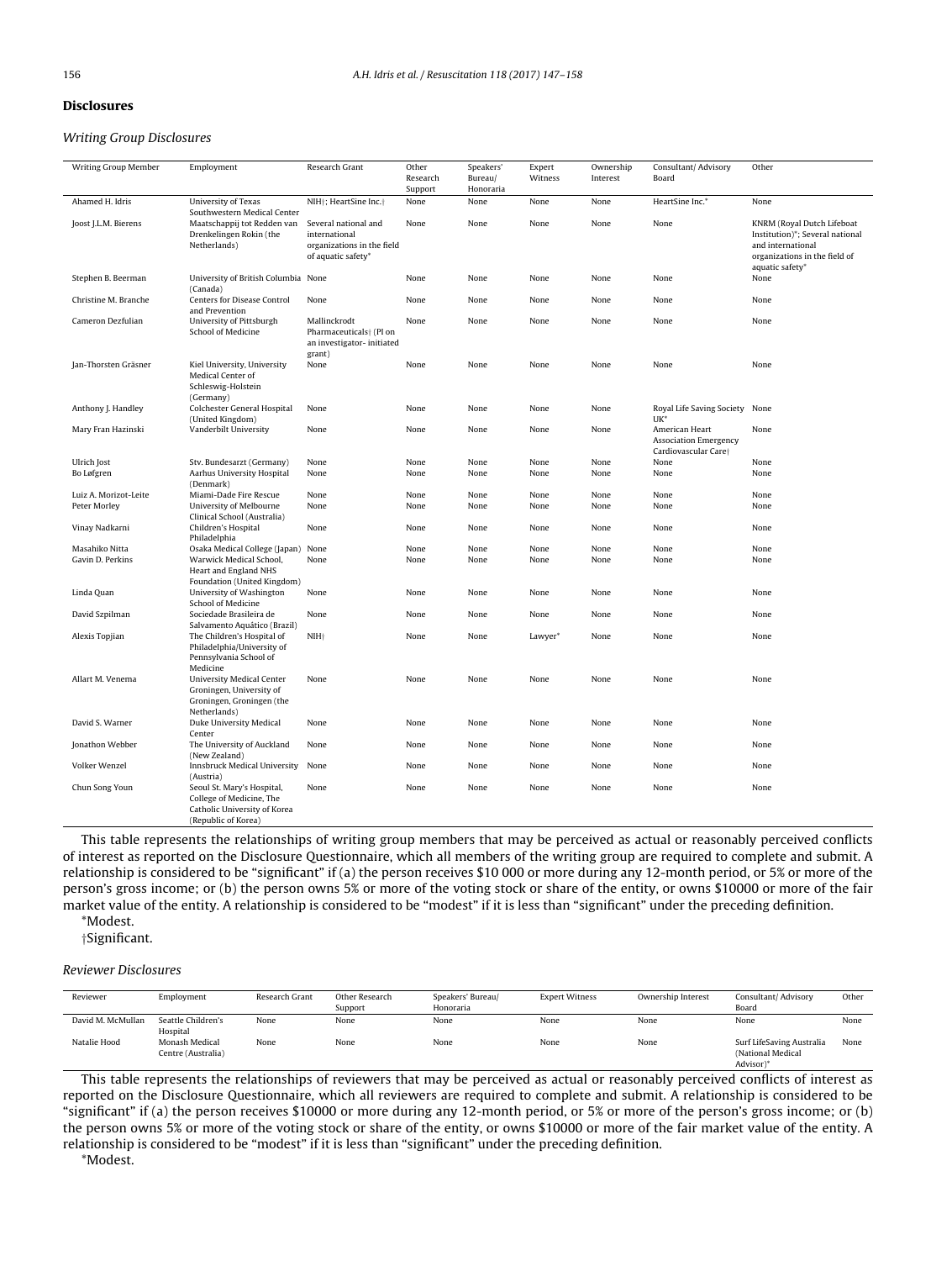#### <span id="page-10-0"></span>**Acknowledgments**

The Second International Utstein-Style Consensus Conference on Drowning that convened in Potsdam, Germany, was sponsored in part by the Maatschappij tot Redding van Drenkelingen (Society to Rescue People From Drowning, established in Amsterdam in 1767).

### **References**

- [1]. Idris AH, Berg RA, Bierens J, Bossaert L, Branche CM, Gabrielli A, et al. Recommended guidelines for uniform reporting of data from drowning: the Utstein style. Circulation 2003;108:2565–74, [http://dx.doi.org/10.1161/01.CIR.](dx.doi.org/10.1161/01.CIR.0000099581.70012.68) [0000099581.70012.68](dx.doi.org/10.1161/01.CIR.0000099581.70012.68).
- [2]. [Cummins](http://refhub.elsevier.com/S0300-9572(17)30237-X/sbref0010) [RO,](http://refhub.elsevier.com/S0300-9572(17)30237-X/sbref0010) [Chamberlain](http://refhub.elsevier.com/S0300-9572(17)30237-X/sbref0010) [DA,](http://refhub.elsevier.com/S0300-9572(17)30237-X/sbref0010) [Abramson](http://refhub.elsevier.com/S0300-9572(17)30237-X/sbref0010) [NS,](http://refhub.elsevier.com/S0300-9572(17)30237-X/sbref0010) [Allen](http://refhub.elsevier.com/S0300-9572(17)30237-X/sbref0010) [M,](http://refhub.elsevier.com/S0300-9572(17)30237-X/sbref0010) [Baskett](http://refhub.elsevier.com/S0300-9572(17)30237-X/sbref0010) [PJ,](http://refhub.elsevier.com/S0300-9572(17)30237-X/sbref0010) [Becker](http://refhub.elsevier.com/S0300-9572(17)30237-X/sbref0010) [L,](http://refhub.elsevier.com/S0300-9572(17)30237-X/sbref0010) [et](http://refhub.elsevier.com/S0300-9572(17)30237-X/sbref0010) [al.](http://refhub.elsevier.com/S0300-9572(17)30237-X/sbref0010) [Recommended](http://refhub.elsevier.com/S0300-9572(17)30237-X/sbref0010) [guidelines](http://refhub.elsevier.com/S0300-9572(17)30237-X/sbref0010) [for](http://refhub.elsevier.com/S0300-9572(17)30237-X/sbref0010) [uniform](http://refhub.elsevier.com/S0300-9572(17)30237-X/sbref0010) [reporting](http://refhub.elsevier.com/S0300-9572(17)30237-X/sbref0010) [of](http://refhub.elsevier.com/S0300-9572(17)30237-X/sbref0010) [data](http://refhub.elsevier.com/S0300-9572(17)30237-X/sbref0010) [from](http://refhub.elsevier.com/S0300-9572(17)30237-X/sbref0010) [out-of-hospital](http://refhub.elsevier.com/S0300-9572(17)30237-X/sbref0010) [cardiac](http://refhub.elsevier.com/S0300-9572(17)30237-X/sbref0010) [arrest:](http://refhub.elsevier.com/S0300-9572(17)30237-X/sbref0010) [the](http://refhub.elsevier.com/S0300-9572(17)30237-X/sbref0010) [Utstein](http://refhub.elsevier.com/S0300-9572(17)30237-X/sbref0010) [Style](http://refhub.elsevier.com/S0300-9572(17)30237-X/sbref0010) [A](http://refhub.elsevier.com/S0300-9572(17)30237-X/sbref0010) [statement](http://refhub.elsevier.com/S0300-9572(17)30237-X/sbref0010) [for](http://refhub.elsevier.com/S0300-9572(17)30237-X/sbref0010) [health](http://refhub.elsevier.com/S0300-9572(17)30237-X/sbref0010) [professionals](http://refhub.elsevier.com/S0300-9572(17)30237-X/sbref0010) [from](http://refhub.elsevier.com/S0300-9572(17)30237-X/sbref0010) [a](http://refhub.elsevier.com/S0300-9572(17)30237-X/sbref0010) [task](http://refhub.elsevier.com/S0300-9572(17)30237-X/sbref0010) [force](http://refhub.elsevier.com/S0300-9572(17)30237-X/sbref0010) [of](http://refhub.elsevier.com/S0300-9572(17)30237-X/sbref0010) [the](http://refhub.elsevier.com/S0300-9572(17)30237-X/sbref0010) [American](http://refhub.elsevier.com/S0300-9572(17)30237-X/sbref0010) [Heart](http://refhub.elsevier.com/S0300-9572(17)30237-X/sbref0010) [Association,](http://refhub.elsevier.com/S0300-9572(17)30237-X/sbref0010) [the](http://refhub.elsevier.com/S0300-9572(17)30237-X/sbref0010) [European](http://refhub.elsevier.com/S0300-9572(17)30237-X/sbref0010) [Resuscitation](http://refhub.elsevier.com/S0300-9572(17)30237-X/sbref0010) [Council,](http://refhub.elsevier.com/S0300-9572(17)30237-X/sbref0010) [the](http://refhub.elsevier.com/S0300-9572(17)30237-X/sbref0010) [Heart](http://refhub.elsevier.com/S0300-9572(17)30237-X/sbref0010) [and](http://refhub.elsevier.com/S0300-9572(17)30237-X/sbref0010) [Stroke](http://refhub.elsevier.com/S0300-9572(17)30237-X/sbref0010) [Foundation](http://refhub.elsevier.com/S0300-9572(17)30237-X/sbref0010) [of](http://refhub.elsevier.com/S0300-9572(17)30237-X/sbref0010) [Canada,](http://refhub.elsevier.com/S0300-9572(17)30237-X/sbref0010) [and](http://refhub.elsevier.com/S0300-9572(17)30237-X/sbref0010) [the](http://refhub.elsevier.com/S0300-9572(17)30237-X/sbref0010) [Australian](http://refhub.elsevier.com/S0300-9572(17)30237-X/sbref0010) [Resuscitation](http://refhub.elsevier.com/S0300-9572(17)30237-X/sbref0010) [Council.](http://refhub.elsevier.com/S0300-9572(17)30237-X/sbref0010) [Circulation](http://refhub.elsevier.com/S0300-9572(17)30237-X/sbref0010) [1991;84:960–75.](http://refhub.elsevier.com/S0300-9572(17)30237-X/sbref0010)
- [3]. Jacobs I, Nadkarni V, Bahr J, Berg RA, Billi JE, Bossaert L, et al. Cardiac arrest and cardiopulmonary resuscitation outcome reports: update and simplification of the Utstein templates for resuscitation registries: a statement for healthcare professionals from a task force of the International Liaison Committee on Resuscitation (American Heart Association, European Resuscitation Council, Australian Resuscitation Council, New Zealand Resuscitation Council, Heart and Stroke Foundation of Canada, InterAmerican Heart Foundation, Resuscitation Councils of Southern Africa). Circulation 2004;110:3385–97, [http://dx.doi.](dx.doi.org/10.1161/01.CIR.0000147236.85306.15) [org/10.1161/01.CIR.0000147236.85306.15](dx.doi.org/10.1161/01.CIR.0000147236.85306.15).
- [4]. Peberdy MA, Cretikos M, Abella BS, DeVita M, Goldhill D, Kloeck W, et al. Recommended guidelines for monitoring, reporting, and conducting research on medical emergency team, outreach, and rapid response systems: an utsteinstyle scientific statement: a scientific statement from the international liaison committee on resuscitation (American heart association, australian resuscitation council european resuscitation council, heart and stroke foundation of Canada, InterAmerican heart foundation, resuscitation council of southern africa, and the New Zealand resuscitation council); the american heart association emergency cardiovascular care committee; the council on cardiopulmonary, perioperative, and critical care; and the interdisciplinary working group on quality of care and outcomes research. Circulation 2007;116:2481–500, [http://dx.doi.org/10.1161/CIRCULATIONAHA.107.186227.](dx.doi.org/10.1161/CIRCULATIONAHA.107.186227)
- [5]. [Cummins](http://refhub.elsevier.com/S0300-9572(17)30237-X/sbref0025) [RO,](http://refhub.elsevier.com/S0300-9572(17)30237-X/sbref0025) [Chamberlain](http://refhub.elsevier.com/S0300-9572(17)30237-X/sbref0025) [D,](http://refhub.elsevier.com/S0300-9572(17)30237-X/sbref0025) [Hazinski](http://refhub.elsevier.com/S0300-9572(17)30237-X/sbref0025) [MF,](http://refhub.elsevier.com/S0300-9572(17)30237-X/sbref0025) [Nadkarni](http://refhub.elsevier.com/S0300-9572(17)30237-X/sbref0025) [V,](http://refhub.elsevier.com/S0300-9572(17)30237-X/sbref0025) [Kloeck](http://refhub.elsevier.com/S0300-9572(17)30237-X/sbref0025) [W,](http://refhub.elsevier.com/S0300-9572(17)30237-X/sbref0025) [Kramer](http://refhub.elsevier.com/S0300-9572(17)30237-X/sbref0025) [E,](http://refhub.elsevier.com/S0300-9572(17)30237-X/sbref0025) [et](http://refhub.elsevier.com/S0300-9572(17)30237-X/sbref0025) [al.](http://refhub.elsevier.com/S0300-9572(17)30237-X/sbref0025) [Recommended](http://refhub.elsevier.com/S0300-9572(17)30237-X/sbref0025) [guidelines](http://refhub.elsevier.com/S0300-9572(17)30237-X/sbref0025) [for](http://refhub.elsevier.com/S0300-9572(17)30237-X/sbref0025) [reviewing,](http://refhub.elsevier.com/S0300-9572(17)30237-X/sbref0025) [reporting,](http://refhub.elsevier.com/S0300-9572(17)30237-X/sbref0025) [and](http://refhub.elsevier.com/S0300-9572(17)30237-X/sbref0025) [conducting](http://refhub.elsevier.com/S0300-9572(17)30237-X/sbref0025) [research](http://refhub.elsevier.com/S0300-9572(17)30237-X/sbref0025) [on](http://refhub.elsevier.com/S0300-9572(17)30237-X/sbref0025) [in-hospital](http://refhub.elsevier.com/S0300-9572(17)30237-X/sbref0025) [resuscitation:](http://refhub.elsevier.com/S0300-9572(17)30237-X/sbref0025) [the](http://refhub.elsevier.com/S0300-9572(17)30237-X/sbref0025) [in-hospital](http://refhub.elsevier.com/S0300-9572(17)30237-X/sbref0025) [Utstein](http://refhub.elsevier.com/S0300-9572(17)30237-X/sbref0025) [style:](http://refhub.elsevier.com/S0300-9572(17)30237-X/sbref0025) [a](http://refhub.elsevier.com/S0300-9572(17)30237-X/sbref0025) [statement](http://refhub.elsevier.com/S0300-9572(17)30237-X/sbref0025) [for](http://refhub.elsevier.com/S0300-9572(17)30237-X/sbref0025) [healthcare](http://refhub.elsevier.com/S0300-9572(17)30237-X/sbref0025) [professionals](http://refhub.elsevier.com/S0300-9572(17)30237-X/sbref0025) [from](http://refhub.elsevier.com/S0300-9572(17)30237-X/sbref0025) [the](http://refhub.elsevier.com/S0300-9572(17)30237-X/sbref0025) [American](http://refhub.elsevier.com/S0300-9572(17)30237-X/sbref0025) [Heart](http://refhub.elsevier.com/S0300-9572(17)30237-X/sbref0025) [Association,](http://refhub.elsevier.com/S0300-9572(17)30237-X/sbref0025) [the](http://refhub.elsevier.com/S0300-9572(17)30237-X/sbref0025) [Euro](http://refhub.elsevier.com/S0300-9572(17)30237-X/sbref0025)[pean](http://refhub.elsevier.com/S0300-9572(17)30237-X/sbref0025) [Resuscitation](http://refhub.elsevier.com/S0300-9572(17)30237-X/sbref0025) [Council,](http://refhub.elsevier.com/S0300-9572(17)30237-X/sbref0025) [the](http://refhub.elsevier.com/S0300-9572(17)30237-X/sbref0025) [Heart](http://refhub.elsevier.com/S0300-9572(17)30237-X/sbref0025) [and](http://refhub.elsevier.com/S0300-9572(17)30237-X/sbref0025) [Stroke](http://refhub.elsevier.com/S0300-9572(17)30237-X/sbref0025) [Foundation](http://refhub.elsevier.com/S0300-9572(17)30237-X/sbref0025) [of](http://refhub.elsevier.com/S0300-9572(17)30237-X/sbref0025) [Canada,](http://refhub.elsevier.com/S0300-9572(17)30237-X/sbref0025) [the](http://refhub.elsevier.com/S0300-9572(17)30237-X/sbref0025) [Australian](http://refhub.elsevier.com/S0300-9572(17)30237-X/sbref0025) [Resuscitation](http://refhub.elsevier.com/S0300-9572(17)30237-X/sbref0025) [Council,](http://refhub.elsevier.com/S0300-9572(17)30237-X/sbref0025) [and](http://refhub.elsevier.com/S0300-9572(17)30237-X/sbref0025) [the](http://refhub.elsevier.com/S0300-9572(17)30237-X/sbref0025) [Resuscitation](http://refhub.elsevier.com/S0300-9572(17)30237-X/sbref0025) [Councils](http://refhub.elsevier.com/S0300-9572(17)30237-X/sbref0025) [of](http://refhub.elsevier.com/S0300-9572(17)30237-X/sbref0025) [Southern](http://refhub.elsevier.com/S0300-9572(17)30237-X/sbref0025) [Africa.](http://refhub.elsevier.com/S0300-9572(17)30237-X/sbref0025) [Circulation](http://refhub.elsevier.com/S0300-9572(17)30237-X/sbref0025) [1997;95:2213–39.](http://refhub.elsevier.com/S0300-9572(17)30237-X/sbref0025)
- [6]. [Dick](http://refhub.elsevier.com/S0300-9572(17)30237-X/sbref0030) [WF,](http://refhub.elsevier.com/S0300-9572(17)30237-X/sbref0030) [Baskett](http://refhub.elsevier.com/S0300-9572(17)30237-X/sbref0030) [PJ,](http://refhub.elsevier.com/S0300-9572(17)30237-X/sbref0030) [Grande](http://refhub.elsevier.com/S0300-9572(17)30237-X/sbref0030) [C,](http://refhub.elsevier.com/S0300-9572(17)30237-X/sbref0030) [Delooz](http://refhub.elsevier.com/S0300-9572(17)30237-X/sbref0030) [H,](http://refhub.elsevier.com/S0300-9572(17)30237-X/sbref0030) [Kloeck](http://refhub.elsevier.com/S0300-9572(17)30237-X/sbref0030) [W,](http://refhub.elsevier.com/S0300-9572(17)30237-X/sbref0030) [Lackner](http://refhub.elsevier.com/S0300-9572(17)30237-X/sbref0030) [C,](http://refhub.elsevier.com/S0300-9572(17)30237-X/sbref0030) [et](http://refhub.elsevier.com/S0300-9572(17)30237-X/sbref0030) [al.](http://refhub.elsevier.com/S0300-9572(17)30237-X/sbref0030) [Recom](http://refhub.elsevier.com/S0300-9572(17)30237-X/sbref0030)[mendations](http://refhub.elsevier.com/S0300-9572(17)30237-X/sbref0030) [for](http://refhub.elsevier.com/S0300-9572(17)30237-X/sbref0030) [uniform](http://refhub.elsevier.com/S0300-9572(17)30237-X/sbref0030) [reporting](http://refhub.elsevier.com/S0300-9572(17)30237-X/sbref0030) [of](http://refhub.elsevier.com/S0300-9572(17)30237-X/sbref0030) [data](http://refhub.elsevier.com/S0300-9572(17)30237-X/sbref0030) [following](http://refhub.elsevier.com/S0300-9572(17)30237-X/sbref0030) [major](http://refhub.elsevier.com/S0300-9572(17)30237-X/sbref0030) [trauma-the](http://refhub.elsevier.com/S0300-9572(17)30237-X/sbref0030) [utstein](http://refhub.elsevier.com/S0300-9572(17)30237-X/sbref0030) [style](http://refhub.elsevier.com/S0300-9572(17)30237-X/sbref0030) [\(as](http://refhub.elsevier.com/S0300-9572(17)30237-X/sbref0030) [of](http://refhub.elsevier.com/S0300-9572(17)30237-X/sbref0030) [July](http://refhub.elsevier.com/S0300-9572(17)30237-X/sbref0030) [17,](http://refhub.elsevier.com/S0300-9572(17)30237-X/sbref0030) [1999\):](http://refhub.elsevier.com/S0300-9572(17)30237-X/sbref0030) [an](http://refhub.elsevier.com/S0300-9572(17)30237-X/sbref0030) [International](http://refhub.elsevier.com/S0300-9572(17)30237-X/sbref0030) [Trauma](http://refhub.elsevier.com/S0300-9572(17)30237-X/sbref0030) [Anaesthesia](http://refhub.elsevier.com/S0300-9572(17)30237-X/sbref0030) [and](http://refhub.elsevier.com/S0300-9572(17)30237-X/sbref0030) [Critical](http://refhub.elsevier.com/S0300-9572(17)30237-X/sbref0030) [Care](http://refhub.elsevier.com/S0300-9572(17)30237-X/sbref0030) [Society](http://refhub.elsevier.com/S0300-9572(17)30237-X/sbref0030) [\(ITACCS\).](http://refhub.elsevier.com/S0300-9572(17)30237-X/sbref0030) [Acta](http://refhub.elsevier.com/S0300-9572(17)30237-X/sbref0030) [Anaesthesiol](http://refhub.elsevier.com/S0300-9572(17)30237-X/sbref0030) [Belg](http://refhub.elsevier.com/S0300-9572(17)30237-X/sbref0030) [2000;51:18–38.](http://refhub.elsevier.com/S0300-9572(17)30237-X/sbref0030)
- [7]. [Idris](http://refhub.elsevier.com/S0300-9572(17)30237-X/sbref0035) [AH,](http://refhub.elsevier.com/S0300-9572(17)30237-X/sbref0035) [Becker](http://refhub.elsevier.com/S0300-9572(17)30237-X/sbref0035) [LB,](http://refhub.elsevier.com/S0300-9572(17)30237-X/sbref0035) [Ornato](http://refhub.elsevier.com/S0300-9572(17)30237-X/sbref0035) [JP,](http://refhub.elsevier.com/S0300-9572(17)30237-X/sbref0035) [Hedges](http://refhub.elsevier.com/S0300-9572(17)30237-X/sbref0035) [JR,](http://refhub.elsevier.com/S0300-9572(17)30237-X/sbref0035) [Bircher](http://refhub.elsevier.com/S0300-9572(17)30237-X/sbref0035) [NG,](http://refhub.elsevier.com/S0300-9572(17)30237-X/sbref0035) [Chandra](http://refhub.elsevier.com/S0300-9572(17)30237-X/sbref0035) [NC,](http://refhub.elsevier.com/S0300-9572(17)30237-X/sbref0035) [et](http://refhub.elsevier.com/S0300-9572(17)30237-X/sbref0035) [al.](http://refhub.elsevier.com/S0300-9572(17)30237-X/sbref0035) [Utstein](http://refhub.elsevier.com/S0300-9572(17)30237-X/sbref0035)[style](http://refhub.elsevier.com/S0300-9572(17)30237-X/sbref0035) [guidelines](http://refhub.elsevier.com/S0300-9572(17)30237-X/sbref0035) [for](http://refhub.elsevier.com/S0300-9572(17)30237-X/sbref0035) [uniform](http://refhub.elsevier.com/S0300-9572(17)30237-X/sbref0035) [reporting](http://refhub.elsevier.com/S0300-9572(17)30237-X/sbref0035) [of](http://refhub.elsevier.com/S0300-9572(17)30237-X/sbref0035) [laboratory](http://refhub.elsevier.com/S0300-9572(17)30237-X/sbref0035) [CPR](http://refhub.elsevier.com/S0300-9572(17)30237-X/sbref0035) [research:](http://refhub.elsevier.com/S0300-9572(17)30237-X/sbref0035) [a](http://refhub.elsevier.com/S0300-9572(17)30237-X/sbref0035) [statement](http://refhub.elsevier.com/S0300-9572(17)30237-X/sbref0035) [for](http://refhub.elsevier.com/S0300-9572(17)30237-X/sbref0035) [healthcare](http://refhub.elsevier.com/S0300-9572(17)30237-X/sbref0035) [professionals](http://refhub.elsevier.com/S0300-9572(17)30237-X/sbref0035) [from](http://refhub.elsevier.com/S0300-9572(17)30237-X/sbref0035) [a](http://refhub.elsevier.com/S0300-9572(17)30237-X/sbref0035) [task](http://refhub.elsevier.com/S0300-9572(17)30237-X/sbref0035) [force](http://refhub.elsevier.com/S0300-9572(17)30237-X/sbref0035) of the [American](http://refhub.elsevier.com/S0300-9572(17)30237-X/sbref0035) [Heart](http://refhub.elsevier.com/S0300-9572(17)30237-X/sbref0035) [Association,](http://refhub.elsevier.com/S0300-9572(17)30237-X/sbref0035) [the](http://refhub.elsevier.com/S0300-9572(17)30237-X/sbref0035) [American](http://refhub.elsevier.com/S0300-9572(17)30237-X/sbref0035) [College](http://refhub.elsevier.com/S0300-9572(17)30237-X/sbref0035) [of](http://refhub.elsevier.com/S0300-9572(17)30237-X/sbref0035) [Emergency](http://refhub.elsevier.com/S0300-9572(17)30237-X/sbref0035) [Physicians,](http://refhub.elsevier.com/S0300-9572(17)30237-X/sbref0035) [the](http://refhub.elsevier.com/S0300-9572(17)30237-X/sbref0035) [American](http://refhub.elsevier.com/S0300-9572(17)30237-X/sbref0035) [College](http://refhub.elsevier.com/S0300-9572(17)30237-X/sbref0035) [of](http://refhub.elsevier.com/S0300-9572(17)30237-X/sbref0035) [Cardi](http://refhub.elsevier.com/S0300-9572(17)30237-X/sbref0035)[ology,](http://refhub.elsevier.com/S0300-9572(17)30237-X/sbref0035) [the](http://refhub.elsevier.com/S0300-9572(17)30237-X/sbref0035) [European](http://refhub.elsevier.com/S0300-9572(17)30237-X/sbref0035) [Resuscitation](http://refhub.elsevier.com/S0300-9572(17)30237-X/sbref0035) [Council,](http://refhub.elsevier.com/S0300-9572(17)30237-X/sbref0035) [the](http://refhub.elsevier.com/S0300-9572(17)30237-X/sbref0035) [Heart](http://refhub.elsevier.com/S0300-9572(17)30237-X/sbref0035) [and](http://refhub.elsevier.com/S0300-9572(17)30237-X/sbref0035) [Stroke](http://refhub.elsevier.com/S0300-9572(17)30237-X/sbref0035) [Foundation](http://refhub.elsevier.com/S0300-9572(17)30237-X/sbref0035) [of](http://refhub.elsevier.com/S0300-9572(17)30237-X/sbref0035) [Canada,](http://refhub.elsevier.com/S0300-9572(17)30237-X/sbref0035) [the](http://refhub.elsevier.com/S0300-9572(17)30237-X/sbref0035) [Institute](http://refhub.elsevier.com/S0300-9572(17)30237-X/sbref0035) [of](http://refhub.elsevier.com/S0300-9572(17)30237-X/sbref0035) [Critical](http://refhub.elsevier.com/S0300-9572(17)30237-X/sbref0035) [Care](http://refhub.elsevier.com/S0300-9572(17)30237-X/sbref0035) [Medicine,](http://refhub.elsevier.com/S0300-9572(17)30237-X/sbref0035) [the](http://refhub.elsevier.com/S0300-9572(17)30237-X/sbref0035) [Safar](http://refhub.elsevier.com/S0300-9572(17)30237-X/sbref0035) [Center](http://refhub.elsevier.com/S0300-9572(17)30237-X/sbref0035) [for](http://refhub.elsevier.com/S0300-9572(17)30237-X/sbref0035) [Resuscita](http://refhub.elsevier.com/S0300-9572(17)30237-X/sbref0035)[tion](http://refhub.elsevier.com/S0300-9572(17)30237-X/sbref0035) [Research,](http://refhub.elsevier.com/S0300-9572(17)30237-X/sbref0035) [and](http://refhub.elsevier.com/S0300-9572(17)30237-X/sbref0035) [the](http://refhub.elsevier.com/S0300-9572(17)30237-X/sbref0035) [Society](http://refhub.elsevier.com/S0300-9572(17)30237-X/sbref0035) [for](http://refhub.elsevier.com/S0300-9572(17)30237-X/sbref0035) [Academic](http://refhub.elsevier.com/S0300-9572(17)30237-X/sbref0035) [Emergency](http://refhub.elsevier.com/S0300-9572(17)30237-X/sbref0035) [Medicine.](http://refhub.elsevier.com/S0300-9572(17)30237-X/sbref0035) [Circulation](http://refhub.elsevier.com/S0300-9572(17)30237-X/sbref0035) [1996;94:2324–36.](http://refhub.elsevier.com/S0300-9572(17)30237-X/sbref0035)
- [8]. Perkins GD, Jacobs IG, Nadkarni VM, Berg RA, Bhanji F, Biarent D, et al. Cardiac arrest and cardiopulmonary resuscitation outcome reports: update of the Utstein Resuscitation Registry Templates for Out- of-Hospital Cardiac Arrest: a statement for healthcare professionals from a task force of the International Liaison Committee on Resuscitation (American Heart Association, European Resuscitation Council, Australian and New Zealand Council on Resuscitation, Heart and Stroke Foundation of Canada, InterAmerican Heart Foundation, Resuscitation Council of Southern Africa, Resuscitation Council of Asia); and the American Heart Association Emergency Cardiovascular Care Committee and the Council on Cardiopulmonary, Critical Care, Perioperative and Resuscitation. Circulation 2015;132:e168–9, [http://dx.doi.org/10.1161/CIR.0000000000000144](dx.doi.org/10.1161/CIR.0000000000000144).
- [9]. Papa L, Hoelle R, Idris A. Systematic review of definitions for drowning incidents. Resuscitation 2005;65:255–64, [http://dx.doi.org/10.1016/j.resuscitation.2004.](dx.doi.org/10.1016/j.resuscitation.2004.11.030) [11.030](dx.doi.org/10.1016/j.resuscitation.2004.11.030).
- [10]. Eich C, Bräuer A, Timmermann A, Schwarz SK, Russo SG, Neubert K, et al. Outcome of 12 drowned children with attempted resuscitation on cardiopulmonary bypass: an analysis of variables based on the Utstein Style for Drowning. Resuscitation 2007;75:42–52, [http://dx.doi.org/10.1016/j.resuscitation.2007.03.013.](dx.doi.org/10.1016/j.resuscitation.2007.03.013)
- [11]. Grmec S, Strnad M, Podgorsek D. Comparison of the characteristics and outcome among patients suffering from out-of-hospital primary cardiac arrest and drowning victims in cardiac arrest. Int J Emerg Med 2009;2:7–12, [http://dx.doi.](dx.doi.org/10.1007/s12245-009-0084-0) [org/10.1007/s12245-009-0084-0](dx.doi.org/10.1007/s12245-009-0084-0).
- [12].Youn CS, Choi SP, Yim HW, Park KN. Out-of-hospital cardiac arrest due to drowning: an Utstein Style report of 10 years of experience from St. Mary's Hospital. Resuscitation 2009;80:778–83, [http://dx.doi.org/10.1016/j.resuscitation.2009.](dx.doi.org/10.1016/j.resuscitation.2009.04.007) [04.007.](dx.doi.org/10.1016/j.resuscitation.2009.04.007)
- [13]. Venema AM, Groothoff JW, Bierens JJ. The role of bystanders during rescue and resuscitation of drowning victims. Resuscitation 2010;81:434–9, [http://dx.doi.](dx.doi.org/10.1016/j.resuscitation.2010.01.005) [org/10.1016/j.resuscitation.2010.01.005.](dx.doi.org/10.1016/j.resuscitation.2010.01.005)
- [14]. Choi SP, Youn CS, Park KN, Wee JH, Park JH, Oh SH, et al. Therapeutic hypothermia in adult cardiac arrest because of drowning. Acta Anaesthesiol Scand 2012;56:116–23, [http://dx.doi.org/10.1111/j.1399-6576.2011.02562.x.](dx.doi.org/10.1111/j.1399-6576.2011.02562.x)
- [15].Vähätalo R, Lunetta P, Olkkola KT, Suominen PK. Drowning in children: utstein style reporting and outcome. Acta Anaesthesiol Scand 2014;58:604–10, [http://](dx.doi.org/10.1111/aas.12298) [dx.doi.org/10.1111/aas.12298.](dx.doi.org/10.1111/aas.12298)
- [16].Kieboom JK, Verkade HJ, Burgerhof JG, Bierens JJ, Rheenen PF, Kneyber MC, et al. Outcome after resuscitation beyond 30 minutes in drowned children with cardiac arrest and hypothermia: dutch nationwide retrospective cohort study. BMJ 2015;350:h418, [http://dx.doi.org/10.1136/bmj.h418](dx.doi.org/10.1136/bmj.h418).
- [17].Joanknecht L, Argent AC, van Dijk M, van As AB. Childhood drowning in South Africa: local data should inform prevention strategies. Pediatr Surg Int 2015;31:123–30, [http://dx.doi.org/10.1007/s00383-014-3637-0.](dx.doi.org/10.1007/s00383-014-3637-0)
- [18]. Hunsucker JL, Davison SJ. Analysis of rescue and drowning history from a lifeguarded waterpark environment. Int J Inj Contr Saf Promot 2011;18:277–84, [http://dx.doi.org/10.1080/17457300.2011.566619](dx.doi.org/10.1080/17457300.2011.566619).
- [19].Allan PF, Fang R, Martin KD, Glenn M, Conger NG. Combat-associated drowning. J Trauma 2010;69(Suppl. 1):S179–87, [http://dx.doi.org/10.1097/ta.](dx.doi.org/10.1097/ta.0b013e3181e45df1) [0b013e3181e45df1](dx.doi.org/10.1097/ta.0b013e3181e45df1).
- [20].Ma WJ, Nie SP, Xu HF, Xu YJ, Song XL, Guo QZ, et al. An analysis of risk factors of non-fatal drowning among children in rural areas of Guangdong Province, China: a case-control study. BMC Public Health 2010;10:156, [http://dx.doi.org/](dx.doi.org/10.1186/1471-2458-10-156) [10.1186/1471-2458-10-156](dx.doi.org/10.1186/1471-2458-10-156).
- [21]. [Fink](http://refhub.elsevier.com/S0300-9572(17)30237-X/sbref0105) [A,](http://refhub.elsevier.com/S0300-9572(17)30237-X/sbref0105) [Kosecoff](http://refhub.elsevier.com/S0300-9572(17)30237-X/sbref0105) [J,](http://refhub.elsevier.com/S0300-9572(17)30237-X/sbref0105) [Chassin](http://refhub.elsevier.com/S0300-9572(17)30237-X/sbref0105) [M,](http://refhub.elsevier.com/S0300-9572(17)30237-X/sbref0105) [Brook](http://refhub.elsevier.com/S0300-9572(17)30237-X/sbref0105) [RH.](http://refhub.elsevier.com/S0300-9572(17)30237-X/sbref0105) [Consensus](http://refhub.elsevier.com/S0300-9572(17)30237-X/sbref0105) [methods:](http://refhub.elsevier.com/S0300-9572(17)30237-X/sbref0105) [characteristics](http://refhub.elsevier.com/S0300-9572(17)30237-X/sbref0105) [and](http://refhub.elsevier.com/S0300-9572(17)30237-X/sbref0105) [guidelines](http://refhub.elsevier.com/S0300-9572(17)30237-X/sbref0105) [for](http://refhub.elsevier.com/S0300-9572(17)30237-X/sbref0105) [use.](http://refhub.elsevier.com/S0300-9572(17)30237-X/sbref0105) [Am](http://refhub.elsevier.com/S0300-9572(17)30237-X/sbref0105) [J](http://refhub.elsevier.com/S0300-9572(17)30237-X/sbref0105) [Public](http://refhub.elsevier.com/S0300-9572(17)30237-X/sbref0105) [Health](http://refhub.elsevier.com/S0300-9572(17)30237-X/sbref0105) [1984;74:979](http://refhub.elsevier.com/S0300-9572(17)30237-X/sbref0105)–[83.](http://refhub.elsevier.com/S0300-9572(17)30237-X/sbref0105)
- [22].Keeney S, Hasson F, McKenna H. Consulting the oracle: ten lessons from using the Delphi technique in nursing research. Adv Nurs 2006;53:205-12, [http://](dx.doi.org/10.1111/j.1365-2648.2006.03716.x) [dx.doi.org/10.1111/j.1365-2648.2006.03716.x.](dx.doi.org/10.1111/j.1365-2648.2006.03716.x)
- [23]. Tipton MJ, Golden FS. A proposed decision-making guide for the search, rescue and resuscitation of submersion (head under) victims based on expert opinion. Resuscitation 2011;82:819–24, [http://dx.doi.org/10.1016/j.resuscitation.2011.](dx.doi.org/10.1016/j.resuscitation.2011.02.021) [02.021.](dx.doi.org/10.1016/j.resuscitation.2011.02.021)
- [24]. Tipton M, Golden F, Morgan P. Drowning: guidelines extant, evidencebased risk for rescuers? Resuscitation 2013;84:e31–2, [http://dx.doi.org/10.1016/j.](dx.doi.org/10.1016/j.resuscitation.2012.08.339) [resuscitation.2012.08.339.](dx.doi.org/10.1016/j.resuscitation.2012.08.339)
- [25]. [Harrison](http://refhub.elsevier.com/S0300-9572(17)30237-X/sbref0125) [JE,](http://refhub.elsevier.com/S0300-9572(17)30237-X/sbref0125) [Kreisfield](http://refhub.elsevier.com/S0300-9572(17)30237-X/sbref0125) [R,](http://refhub.elsevier.com/S0300-9572(17)30237-X/sbref0125) [Henley](http://refhub.elsevier.com/S0300-9572(17)30237-X/sbref0125) [G.](http://refhub.elsevier.com/S0300-9572(17)30237-X/sbref0125) [Drowning](http://refhub.elsevier.com/S0300-9572(17)30237-X/sbref0125) [and](http://refhub.elsevier.com/S0300-9572(17)30237-X/sbref0125) [other](http://refhub.elsevier.com/S0300-9572(17)30237-X/sbref0125) [injuries](http://refhub.elsevier.com/S0300-9572(17)30237-X/sbref0125) [related](http://refhub.elsevier.com/S0300-9572(17)30237-X/sbref0125) [to](http://refhub.elsevier.com/S0300-9572(17)30237-X/sbref0125) [aquatic](http://refhub.elsevier.com/S0300-9572(17)30237-X/sbref0125) [activities](http://refhub.elsevier.com/S0300-9572(17)30237-X/sbref0125) [at](http://refhub.elsevier.com/S0300-9572(17)30237-X/sbref0125) [ages](http://refhub.elsevier.com/S0300-9572(17)30237-X/sbref0125) [55](http://refhub.elsevier.com/S0300-9572(17)30237-X/sbref0125) [years](http://refhub.elsevier.com/S0300-9572(17)30237-X/sbref0125) [and](http://refhub.elsevier.com/S0300-9572(17)30237-X/sbref0125) [older](http://refhub.elsevier.com/S0300-9572(17)30237-X/sbref0125) [in](http://refhub.elsevier.com/S0300-9572(17)30237-X/sbref0125) [Australia.](http://refhub.elsevier.com/S0300-9572(17)30237-X/sbref0125) [Canberra,](http://refhub.elsevier.com/S0300-9572(17)30237-X/sbref0125) [Australia:](http://refhub.elsevier.com/S0300-9572(17)30237-X/sbref0125) [Australian](http://refhub.elsevier.com/S0300-9572(17)30237-X/sbref0125) [Institute](http://refhub.elsevier.com/S0300-9572(17)30237-X/sbref0125) [of](http://refhub.elsevier.com/S0300-9572(17)30237-X/sbref0125) [Health](http://refhub.elsevier.com/S0300-9572(17)30237-X/sbref0125) [and](http://refhub.elsevier.com/S0300-9572(17)30237-X/sbref0125) [Welfare;](http://refhub.elsevier.com/S0300-9572(17)30237-X/sbref0125) [2009.](http://refhub.elsevier.com/S0300-9572(17)30237-X/sbref0125) [NISU](http://refhub.elsevier.com/S0300-9572(17)30237-X/sbref0125) [briefing](http://refhub.elsevier.com/S0300-9572(17)30237-X/sbref0125) [No.](http://refhub.elsevier.com/S0300-9572(17)30237-X/sbref0125) [15.](http://refhub.elsevier.com/S0300-9572(17)30237-X/sbref0125) [Cat.](http://refhub.elsevier.com/S0300-9572(17)30237-X/sbref0125) [No.](http://refhub.elsevier.com/S0300-9572(17)30237-X/sbref0125) [INJCAT](http://refhub.elsevier.com/S0300-9572(17)30237-X/sbref0125) [125.](http://refhub.elsevier.com/S0300-9572(17)30237-X/sbref0125)
- [26]. [Drowning:](http://refhub.elsevier.com/S0300-9572(17)30237-X/sbref0130) [Prevention,](http://refhub.elsevier.com/S0300-9572(17)30237-X/sbref0130) [Rescue,](http://refhub.elsevier.com/S0300-9572(17)30237-X/sbref0130) [Treatment.Bierens](http://refhub.elsevier.com/S0300-9572(17)30237-X/sbref0130) [JJLM,](http://refhub.elsevier.com/S0300-9572(17)30237-X/sbref0130) [editor.](http://refhub.elsevier.com/S0300-9572(17)30237-X/sbref0130) [Heidelberg,](http://refhub.elsevier.com/S0300-9572(17)30237-X/sbref0130) [Germany:](http://refhub.elsevier.com/S0300-9572(17)30237-X/sbref0130) [Springer](http://refhub.elsevier.com/S0300-9572(17)30237-X/sbref0130) [Verlag;](http://refhub.elsevier.com/S0300-9572(17)30237-X/sbref0130) [2014.](http://refhub.elsevier.com/S0300-9572(17)30237-X/sbref0130)
- [27]. [Orlowski](http://refhub.elsevier.com/S0300-9572(17)30237-X/sbref0135) [JP,](http://refhub.elsevier.com/S0300-9572(17)30237-X/sbref0135) [Abulleil](http://refhub.elsevier.com/S0300-9572(17)30237-X/sbref0135) [MM,](http://refhub.elsevier.com/S0300-9572(17)30237-X/sbref0135) [Phillips](http://refhub.elsevier.com/S0300-9572(17)30237-X/sbref0135) [JM.](http://refhub.elsevier.com/S0300-9572(17)30237-X/sbref0135) [The](http://refhub.elsevier.com/S0300-9572(17)30237-X/sbref0135) [hemodynamic](http://refhub.elsevier.com/S0300-9572(17)30237-X/sbref0135) [and](http://refhub.elsevier.com/S0300-9572(17)30237-X/sbref0135) [cardiovascular](http://refhub.elsevier.com/S0300-9572(17)30237-X/sbref0135) [effects](http://refhub.elsevier.com/S0300-9572(17)30237-X/sbref0135) [of](http://refhub.elsevier.com/S0300-9572(17)30237-X/sbref0135) [near-drowning](http://refhub.elsevier.com/S0300-9572(17)30237-X/sbref0135) [in](http://refhub.elsevier.com/S0300-9572(17)30237-X/sbref0135) [hypotonic,](http://refhub.elsevier.com/S0300-9572(17)30237-X/sbref0135) [isotonic,](http://refhub.elsevier.com/S0300-9572(17)30237-X/sbref0135) [or](http://refhub.elsevier.com/S0300-9572(17)30237-X/sbref0135) [hypertonic](http://refhub.elsevier.com/S0300-9572(17)30237-X/sbref0135) [solutions.](http://refhub.elsevier.com/S0300-9572(17)30237-X/sbref0135) [Ann](http://refhub.elsevier.com/S0300-9572(17)30237-X/sbref0135) [Emerg](http://refhub.elsevier.com/S0300-9572(17)30237-X/sbref0135) [Med](http://refhub.elsevier.com/S0300-9572(17)30237-X/sbref0135) [1989;18:1044–9.](http://refhub.elsevier.com/S0300-9572(17)30237-X/sbref0135)
- [28]. [Orlowski](http://refhub.elsevier.com/S0300-9572(17)30237-X/sbref0140) [JP.](http://refhub.elsevier.com/S0300-9572(17)30237-X/sbref0140) [Drowning,](http://refhub.elsevier.com/S0300-9572(17)30237-X/sbref0140) [near-drowning,](http://refhub.elsevier.com/S0300-9572(17)30237-X/sbref0140) [and](http://refhub.elsevier.com/S0300-9572(17)30237-X/sbref0140) [ice-water](http://refhub.elsevier.com/S0300-9572(17)30237-X/sbref0140) [drowning.](http://refhub.elsevier.com/S0300-9572(17)30237-X/sbref0140) [JAMA](http://refhub.elsevier.com/S0300-9572(17)30237-X/sbref0140) [1988;260:390–1.](http://refhub.elsevier.com/S0300-9572(17)30237-X/sbref0140)
- [29]. [Orlowski](http://refhub.elsevier.com/S0300-9572(17)30237-X/sbref0145) [JP.](http://refhub.elsevier.com/S0300-9572(17)30237-X/sbref0145) [Drowning,](http://refhub.elsevier.com/S0300-9572(17)30237-X/sbref0145) [near-drowning,](http://refhub.elsevier.com/S0300-9572(17)30237-X/sbref0145) [and](http://refhub.elsevier.com/S0300-9572(17)30237-X/sbref0145) [ice-water](http://refhub.elsevier.com/S0300-9572(17)30237-X/sbref0145) [submersions.](http://refhub.elsevier.com/S0300-9572(17)30237-X/sbref0145) [Pediatr](http://refhub.elsevier.com/S0300-9572(17)30237-X/sbref0145) [Clin](http://refhub.elsevier.com/S0300-9572(17)30237-X/sbref0145) [North](http://refhub.elsevier.com/S0300-9572(17)30237-X/sbref0145) [Am](http://refhub.elsevier.com/S0300-9572(17)30237-X/sbref0145) [1987;34:75–92.](http://refhub.elsevier.com/S0300-9572(17)30237-X/sbref0145)
- [30]. Travers AH, Perkins GD, Castren RA, Considine M, Escalante J, Gazmuri R, et al. Part 3: adult basic life support and automated external defibrillation: 2015 international consensus on cardiopulmonary resuscitation and emergency cardiovascular care science with treatment recommendations. Circulation 2015;132(Suppl. 1):S51–83, [http://dx.doi.org/10.1161/CIR.](dx.doi.org/10.1161/CIR.0000000000000272) [0000000000000272.](dx.doi.org/10.1161/CIR.0000000000000272)
- [31].[American](http://refhub.elsevier.com/S0300-9572(17)30237-X/sbref0155) [College](http://refhub.elsevier.com/S0300-9572(17)30237-X/sbref0155) [of](http://refhub.elsevier.com/S0300-9572(17)30237-X/sbref0155) [Surgeons](http://refhub.elsevier.com/S0300-9572(17)30237-X/sbref0155) [Committee](http://refhub.elsevier.com/S0300-9572(17)30237-X/sbref0155) [on](http://refhub.elsevier.com/S0300-9572(17)30237-X/sbref0155) [Trauma.](http://refhub.elsevier.com/S0300-9572(17)30237-X/sbref0155) [Advanced](http://refhub.elsevier.com/S0300-9572(17)30237-X/sbref0155) [Trauma](http://refhub.elsevier.com/S0300-9572(17)30237-X/sbref0155) [Life](http://refhub.elsevier.com/S0300-9572(17)30237-X/sbref0155) [Support](http://refhub.elsevier.com/S0300-9572(17)30237-X/sbref0155) [for](http://refhub.elsevier.com/S0300-9572(17)30237-X/sbref0155) [Doctors.](http://refhub.elsevier.com/S0300-9572(17)30237-X/sbref0155) [6th](http://refhub.elsevier.com/S0300-9572(17)30237-X/sbref0155) [ed.](http://refhub.elsevier.com/S0300-9572(17)30237-X/sbref0155) [Chicago,](http://refhub.elsevier.com/S0300-9572(17)30237-X/sbref0155) [IL:](http://refhub.elsevier.com/S0300-9572(17)30237-X/sbref0155) [American](http://refhub.elsevier.com/S0300-9572(17)30237-X/sbref0155) [College](http://refhub.elsevier.com/S0300-9572(17)30237-X/sbref0155) [of](http://refhub.elsevier.com/S0300-9572(17)30237-X/sbref0155) [Surgeons;](http://refhub.elsevier.com/S0300-9572(17)30237-X/sbref0155) [1997.](http://refhub.elsevier.com/S0300-9572(17)30237-X/sbref0155)
- [32]. [Teasdale](http://refhub.elsevier.com/S0300-9572(17)30237-X/sbref0160) [G,](http://refhub.elsevier.com/S0300-9572(17)30237-X/sbref0160) [Jennett](http://refhub.elsevier.com/S0300-9572(17)30237-X/sbref0160) [B.](http://refhub.elsevier.com/S0300-9572(17)30237-X/sbref0160) [Assessment](http://refhub.elsevier.com/S0300-9572(17)30237-X/sbref0160) [of](http://refhub.elsevier.com/S0300-9572(17)30237-X/sbref0160) [coma](http://refhub.elsevier.com/S0300-9572(17)30237-X/sbref0160) [and](http://refhub.elsevier.com/S0300-9572(17)30237-X/sbref0160) [impaired](http://refhub.elsevier.com/S0300-9572(17)30237-X/sbref0160) [consciousness:](http://refhub.elsevier.com/S0300-9572(17)30237-X/sbref0160) [a](http://refhub.elsevier.com/S0300-9572(17)30237-X/sbref0160) [prac](http://refhub.elsevier.com/S0300-9572(17)30237-X/sbref0160)[tical](http://refhub.elsevier.com/S0300-9572(17)30237-X/sbref0160) [scale.](http://refhub.elsevier.com/S0300-9572(17)30237-X/sbref0160) [Lancet](http://refhub.elsevier.com/S0300-9572(17)30237-X/sbref0160) [1974;2:81–4.](http://refhub.elsevier.com/S0300-9572(17)30237-X/sbref0160)
- [33]. [Szpilman](http://refhub.elsevier.com/S0300-9572(17)30237-X/sbref0165) [D.](http://refhub.elsevier.com/S0300-9572(17)30237-X/sbref0165) [Near-drowning](http://refhub.elsevier.com/S0300-9572(17)30237-X/sbref0165) [and](http://refhub.elsevier.com/S0300-9572(17)30237-X/sbref0165) [drowning](http://refhub.elsevier.com/S0300-9572(17)30237-X/sbref0165) [classification:](http://refhub.elsevier.com/S0300-9572(17)30237-X/sbref0165) [a](http://refhub.elsevier.com/S0300-9572(17)30237-X/sbref0165) [proposal](http://refhub.elsevier.com/S0300-9572(17)30237-X/sbref0165) [to](http://refhub.elsevier.com/S0300-9572(17)30237-X/sbref0165) [stratify](http://refhub.elsevier.com/S0300-9572(17)30237-X/sbref0165) [mortality](http://refhub.elsevier.com/S0300-9572(17)30237-X/sbref0165) [based](http://refhub.elsevier.com/S0300-9572(17)30237-X/sbref0165) [on](http://refhub.elsevier.com/S0300-9572(17)30237-X/sbref0165) [the](http://refhub.elsevier.com/S0300-9572(17)30237-X/sbref0165) [analysis](http://refhub.elsevier.com/S0300-9572(17)30237-X/sbref0165) [of](http://refhub.elsevier.com/S0300-9572(17)30237-X/sbref0165) [1,831](http://refhub.elsevier.com/S0300-9572(17)30237-X/sbref0165) [cases.](http://refhub.elsevier.com/S0300-9572(17)30237-X/sbref0165) [Chest](http://refhub.elsevier.com/S0300-9572(17)30237-X/sbref0165) [1997;112:660](http://refhub.elsevier.com/S0300-9572(17)30237-X/sbref0165)–[5.](http://refhub.elsevier.com/S0300-9572(17)30237-X/sbref0165)
- [34]. Szpilman D, Bierens JJ, Handley AJ, Orlowski JP. Drowning. N Engl J Med 2012;366:2102–10, [http://dx.doi.org/10.1056/NEJMra1013317](dx.doi.org/10.1056/NEJMra1013317).
- [35]. Truhlář A, Deakin CD, Soar J, Khalifa GE, Alfonzo A, Bierens JJ, et al. Cardiac arrest in special circumstances section collaborators. European resuscitation council guidelines for resuscitation 2015: Section 4: cardiac arrest in special circumstances. Resuscitation 2015;95:148–201, [http://dx.doi.org/10.1016/](dx.doi.org/10.1016/j.resuscitation.2015.07.017) [j.resuscitation.2015.07.017](dx.doi.org/10.1016/j.resuscitation.2015.07.017).
- [36]. [Quan](http://refhub.elsevier.com/S0300-9572(17)30237-X/sbref0180) [L,](http://refhub.elsevier.com/S0300-9572(17)30237-X/sbref0180) [Kinder](http://refhub.elsevier.com/S0300-9572(17)30237-X/sbref0180) [D.](http://refhub.elsevier.com/S0300-9572(17)30237-X/sbref0180) [Pediatric](http://refhub.elsevier.com/S0300-9572(17)30237-X/sbref0180) [submersions:](http://refhub.elsevier.com/S0300-9572(17)30237-X/sbref0180) [prehospital](http://refhub.elsevier.com/S0300-9572(17)30237-X/sbref0180) [predictors](http://refhub.elsevier.com/S0300-9572(17)30237-X/sbref0180) [of](http://refhub.elsevier.com/S0300-9572(17)30237-X/sbref0180) [outcome.](http://refhub.elsevier.com/S0300-9572(17)30237-X/sbref0180) [Pediatrics](http://refhub.elsevier.com/S0300-9572(17)30237-X/sbref0180) [1992;90:909](http://refhub.elsevier.com/S0300-9572(17)30237-X/sbref0180)–[13.](http://refhub.elsevier.com/S0300-9572(17)30237-X/sbref0180)
- [37]. [Suominen](http://refhub.elsevier.com/S0300-9572(17)30237-X/sbref0185) [P,](http://refhub.elsevier.com/S0300-9572(17)30237-X/sbref0185) [Baillie](http://refhub.elsevier.com/S0300-9572(17)30237-X/sbref0185) [C,](http://refhub.elsevier.com/S0300-9572(17)30237-X/sbref0185) [Korpela](http://refhub.elsevier.com/S0300-9572(17)30237-X/sbref0185) [R,](http://refhub.elsevier.com/S0300-9572(17)30237-X/sbref0185) [Rautanen](http://refhub.elsevier.com/S0300-9572(17)30237-X/sbref0185) [S,](http://refhub.elsevier.com/S0300-9572(17)30237-X/sbref0185) [Ranta](http://refhub.elsevier.com/S0300-9572(17)30237-X/sbref0185) [S,](http://refhub.elsevier.com/S0300-9572(17)30237-X/sbref0185) [Olkkola](http://refhub.elsevier.com/S0300-9572(17)30237-X/sbref0185) [KT.](http://refhub.elsevier.com/S0300-9572(17)30237-X/sbref0185) [Impact](http://refhub.elsevier.com/S0300-9572(17)30237-X/sbref0185) [of](http://refhub.elsevier.com/S0300-9572(17)30237-X/sbref0185) [age,](http://refhub.elsevier.com/S0300-9572(17)30237-X/sbref0185) [submersion](http://refhub.elsevier.com/S0300-9572(17)30237-X/sbref0185) [time](http://refhub.elsevier.com/S0300-9572(17)30237-X/sbref0185) [and](http://refhub.elsevier.com/S0300-9572(17)30237-X/sbref0185) [water](http://refhub.elsevier.com/S0300-9572(17)30237-X/sbref0185) [temperature](http://refhub.elsevier.com/S0300-9572(17)30237-X/sbref0185) [on](http://refhub.elsevier.com/S0300-9572(17)30237-X/sbref0185) [outcome](http://refhub.elsevier.com/S0300-9572(17)30237-X/sbref0185) [in](http://refhub.elsevier.com/S0300-9572(17)30237-X/sbref0185) [near-drowning.](http://refhub.elsevier.com/S0300-9572(17)30237-X/sbref0185) [Resuscitation](http://refhub.elsevier.com/S0300-9572(17)30237-X/sbref0185) [2002;52:247–54.](http://refhub.elsevier.com/S0300-9572(17)30237-X/sbref0185)
- [38]. [Quan](http://refhub.elsevier.com/S0300-9572(17)30237-X/sbref0190) [L,](http://refhub.elsevier.com/S0300-9572(17)30237-X/sbref0190) [Wentz](http://refhub.elsevier.com/S0300-9572(17)30237-X/sbref0190) [KR,](http://refhub.elsevier.com/S0300-9572(17)30237-X/sbref0190) [Gore](http://refhub.elsevier.com/S0300-9572(17)30237-X/sbref0190) [EJ,](http://refhub.elsevier.com/S0300-9572(17)30237-X/sbref0190) [Copass](http://refhub.elsevier.com/S0300-9572(17)30237-X/sbref0190) [MK.](http://refhub.elsevier.com/S0300-9572(17)30237-X/sbref0190) [Outcome](http://refhub.elsevier.com/S0300-9572(17)30237-X/sbref0190) [and](http://refhub.elsevier.com/S0300-9572(17)30237-X/sbref0190) [predictors](http://refhub.elsevier.com/S0300-9572(17)30237-X/sbref0190) [of](http://refhub.elsevier.com/S0300-9572(17)30237-X/sbref0190) [outcome](http://refhub.elsevier.com/S0300-9572(17)30237-X/sbref0190) [in](http://refhub.elsevier.com/S0300-9572(17)30237-X/sbref0190) [pediatric](http://refhub.elsevier.com/S0300-9572(17)30237-X/sbref0190) [submersion](http://refhub.elsevier.com/S0300-9572(17)30237-X/sbref0190) [victims](http://refhub.elsevier.com/S0300-9572(17)30237-X/sbref0190) [receiving](http://refhub.elsevier.com/S0300-9572(17)30237-X/sbref0190) [prehospital](http://refhub.elsevier.com/S0300-9572(17)30237-X/sbref0190) [care](http://refhub.elsevier.com/S0300-9572(17)30237-X/sbref0190) [in](http://refhub.elsevier.com/S0300-9572(17)30237-X/sbref0190) [King](http://refhub.elsevier.com/S0300-9572(17)30237-X/sbref0190) [County,](http://refhub.elsevier.com/S0300-9572(17)30237-X/sbref0190) [Wash](http://refhub.elsevier.com/S0300-9572(17)30237-X/sbref0190)[ington.](http://refhub.elsevier.com/S0300-9572(17)30237-X/sbref0190) [Pediatrics](http://refhub.elsevier.com/S0300-9572(17)30237-X/sbref0190) [1990;86:586–93.](http://refhub.elsevier.com/S0300-9572(17)30237-X/sbref0190)
- [39].[Mosesso](http://refhub.elsevier.com/S0300-9572(17)30237-X/sbref0195) [VN](http://refhub.elsevier.com/S0300-9572(17)30237-X/sbref0195) [Jr.](http://refhub.elsevier.com/S0300-9572(17)30237-X/sbref0195) [The](http://refhub.elsevier.com/S0300-9572(17)30237-X/sbref0195) [most](http://refhub.elsevier.com/S0300-9572(17)30237-X/sbref0195) [neglected](http://refhub.elsevier.com/S0300-9572(17)30237-X/sbref0195) [tool](http://refhub.elsevier.com/S0300-9572(17)30237-X/sbref0195) [in](http://refhub.elsevier.com/S0300-9572(17)30237-X/sbref0195) [EMS:](http://refhub.elsevier.com/S0300-9572(17)30237-X/sbref0195) [the](http://refhub.elsevier.com/S0300-9572(17)30237-X/sbref0195) [clock.](http://refhub.elsevier.com/S0300-9572(17)30237-X/sbref0195) [Ann](http://refhub.elsevier.com/S0300-9572(17)30237-X/sbref0195) [Emerg](http://refhub.elsevier.com/S0300-9572(17)30237-X/sbref0195) [Med](http://refhub.elsevier.com/S0300-9572(17)30237-X/sbref0195) [1993;22:1311–2.](http://refhub.elsevier.com/S0300-9572(17)30237-X/sbref0195)
- [40]. [Cordell](http://refhub.elsevier.com/S0300-9572(17)30237-X/sbref0200) [WH,](http://refhub.elsevier.com/S0300-9572(17)30237-X/sbref0200) [Olinger](http://refhub.elsevier.com/S0300-9572(17)30237-X/sbref0200) [ML,](http://refhub.elsevier.com/S0300-9572(17)30237-X/sbref0200) [Kozak](http://refhub.elsevier.com/S0300-9572(17)30237-X/sbref0200) [PA,](http://refhub.elsevier.com/S0300-9572(17)30237-X/sbref0200) [Nyhuis](http://refhub.elsevier.com/S0300-9572(17)30237-X/sbref0200) [AW.](http://refhub.elsevier.com/S0300-9572(17)30237-X/sbref0200) [Does](http://refhub.elsevier.com/S0300-9572(17)30237-X/sbref0200) [anybody](http://refhub.elsevier.com/S0300-9572(17)30237-X/sbref0200) [really](http://refhub.elsevier.com/S0300-9572(17)30237-X/sbref0200) [know](http://refhub.elsevier.com/S0300-9572(17)30237-X/sbref0200) [what](http://refhub.elsevier.com/S0300-9572(17)30237-X/sbref0200) [time](http://refhub.elsevier.com/S0300-9572(17)30237-X/sbref0200) [it](http://refhub.elsevier.com/S0300-9572(17)30237-X/sbref0200) [is?](http://refhub.elsevier.com/S0300-9572(17)30237-X/sbref0200) [Does](http://refhub.elsevier.com/S0300-9572(17)30237-X/sbref0200) [anybody](http://refhub.elsevier.com/S0300-9572(17)30237-X/sbref0200) [really](http://refhub.elsevier.com/S0300-9572(17)30237-X/sbref0200) [care?](http://refhub.elsevier.com/S0300-9572(17)30237-X/sbref0200) [Ann](http://refhub.elsevier.com/S0300-9572(17)30237-X/sbref0200) [Emerg](http://refhub.elsevier.com/S0300-9572(17)30237-X/sbref0200) [Med](http://refhub.elsevier.com/S0300-9572(17)30237-X/sbref0200) [1994;23:1032–6.](http://refhub.elsevier.com/S0300-9572(17)30237-X/sbref0200)